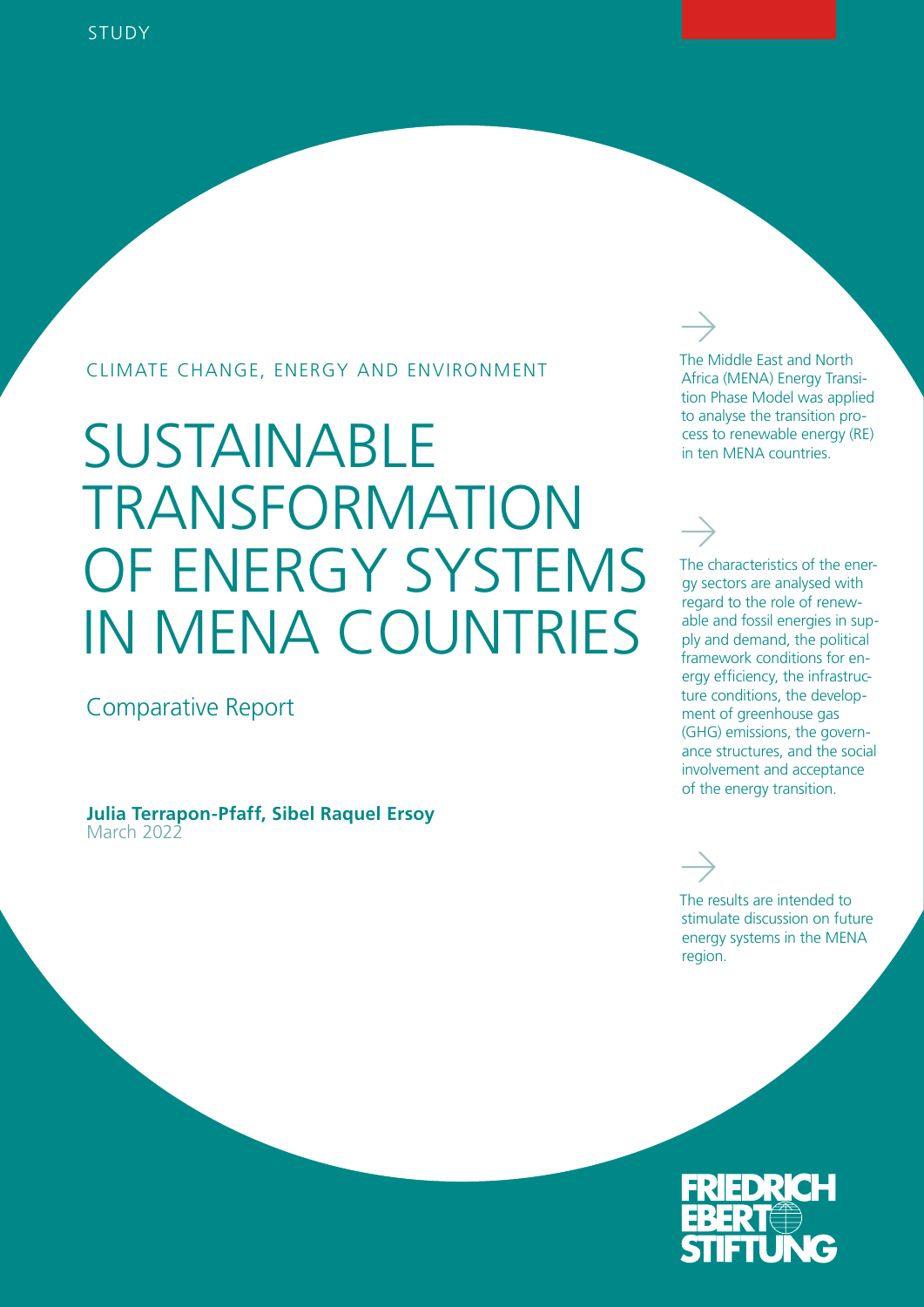

Wuppertal Institut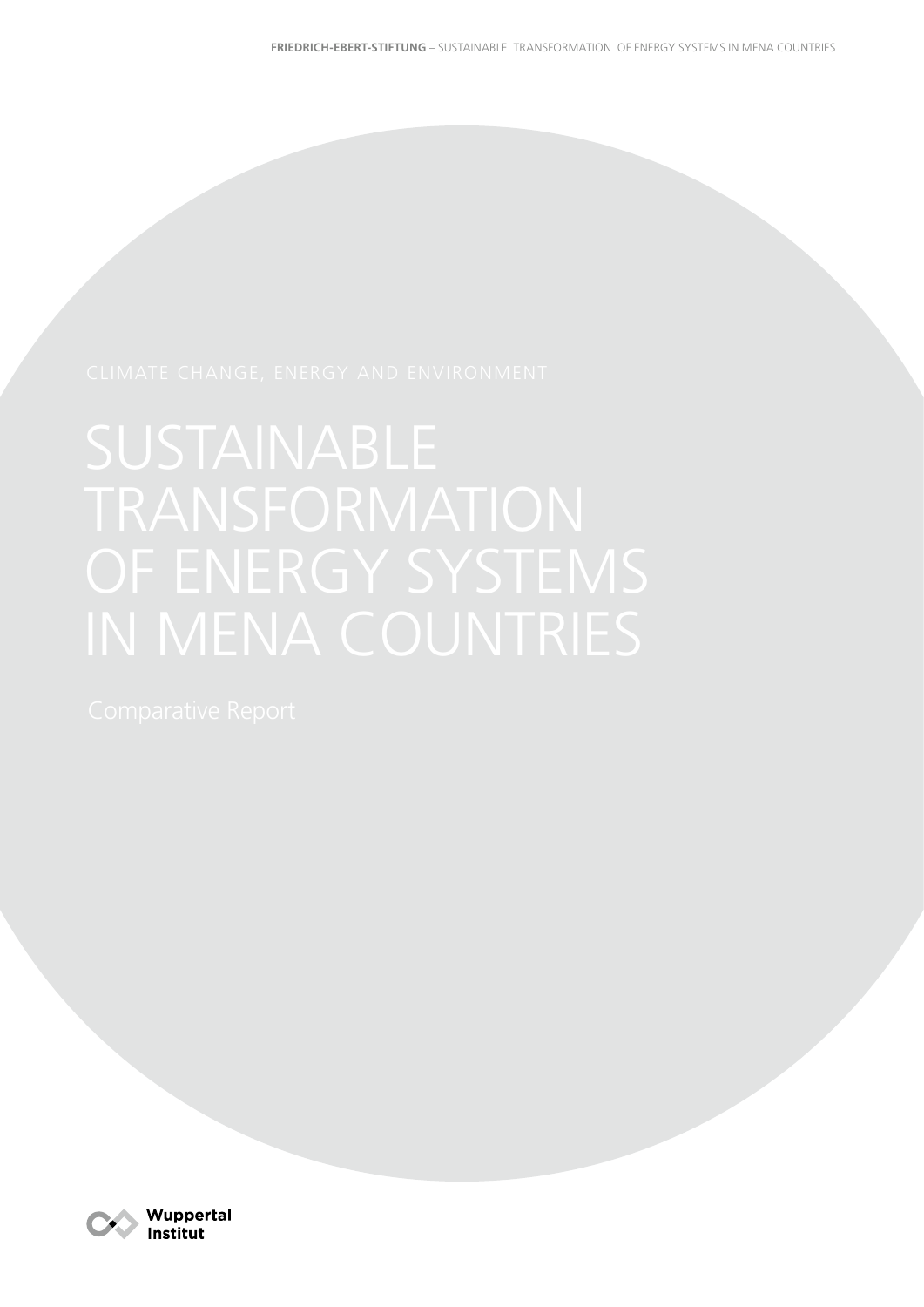## **Contents**

| 4                 | <b>KEY FINDINGS FROM THE APPLICATION OF THE</b><br><b>MENA ENERGY TRANSITION PHASE MODEL</b> | 16            |
|-------------------|----------------------------------------------------------------------------------------------|---------------|
| 3.1<br>3.2<br>3.3 |                                                                                              | 5<br>5<br>14  |
| 3                 | <b>APPLICATION OF THE MENA ENERGY</b><br><b>TRANSITION PHASE MODEL</b>                       | 5             |
| $\overline{2}$    | THE MENA ENERGY TRANSITION<br><b>PHASE MODEL</b>                                             | 3             |
|                   | <b>INTRODUCTION</b>                                                                          | $\mathcal{P}$ |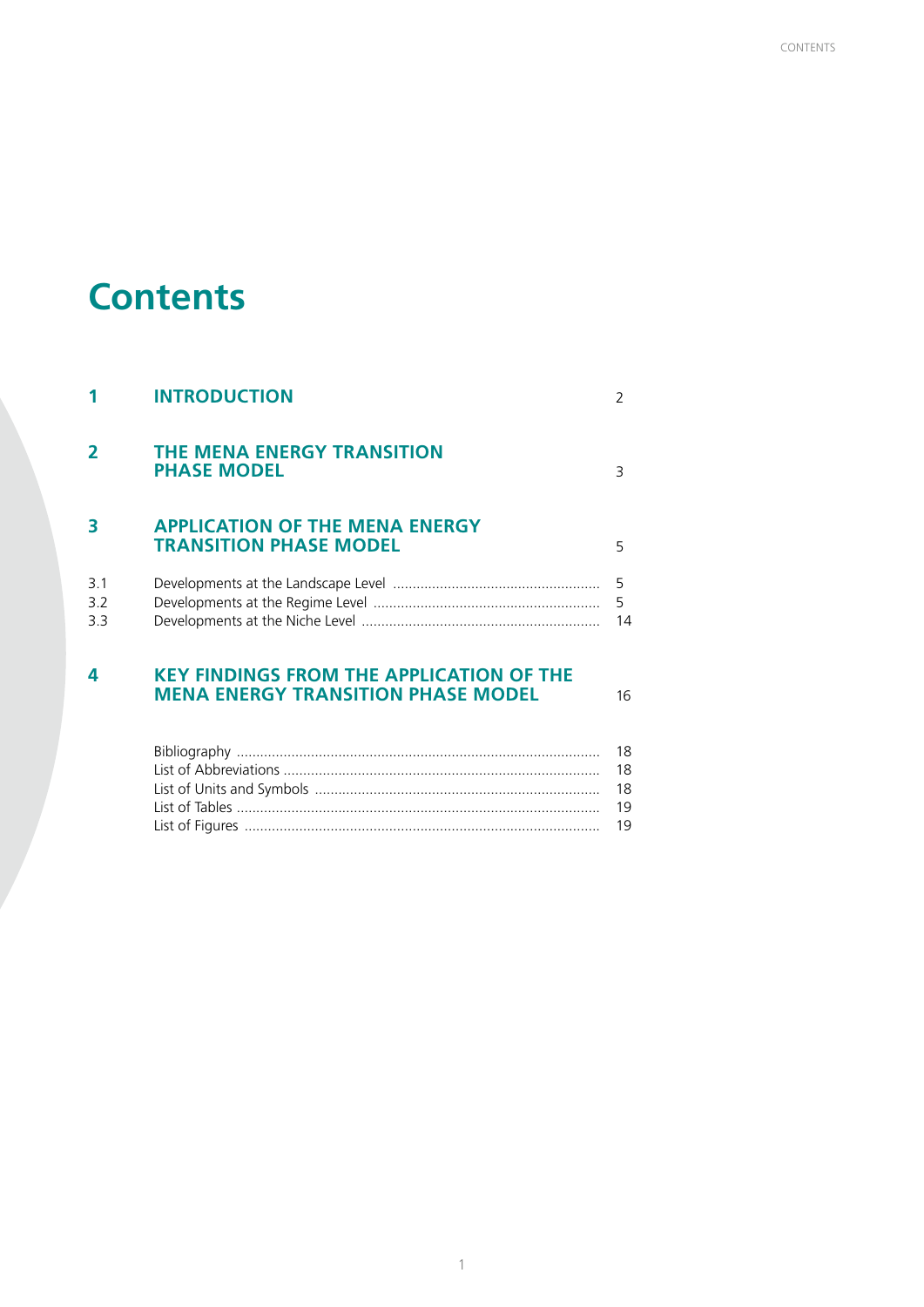# <span id="page-3-0"></span>**1 INTRODUCTION**

The Middle East and North Africa (MENA) region faces a wide array of challenges, including rapidly growing population, slowing economic growth, high rates of unemployment, and significant environmental pressures. These challenges are intensified by global and regional issues, such as climate change and regional tensions. In addition, the global coronavirus disease 2019 (COVID-19) pandemic has exacerbated economic challenges and has created new social vulnerabilities. Energy matters are embedded in many of these troubles. The region is characterised by a high dependence on oil and natural gas to meet its energy needs. Although the region is a major energy producer, many of the MENA countries are struggling to meet growing domestic energy demand. Transitioning to energy systems that are based on renewable energy (RE) is a promising way to meet this growing energy demand. The transition would also help to reduce greenhouse gas (GHG) emissions, which is needed under the Paris Agreement. Moreover, the use of RE has the potential to increase economic growth and local employment and reduce fiscal constraints. Against this backdrop, most MENA countries have developed ambitious plans to scale up their RE production. However, despite these RE strategies and large-scale implementations of solar and wind power on GW scale, fossil fuels remain the dominant energy source.

The transition to a RE-based energy system in the MENA region will, therefore, require increased efforts at all levels. The transition will necessitate not only the development of large-scale RE projects but also the establishment of related infrastructures, the implementation of appropriate legal and regulatory frameworks, increased community involvement, and the creation of new markets and industries. Thus, a clear understanding of the socio-technical interdependencies in the energy system and the main dynamics of system innovation is crucial. To promote this understanding, a phase model for the transition to RE in MENA countries was developed and applied to ten countries in the region: Algeria, Egypt, Iraq, Israel, Jordan, Lebanon, Morocco, Palestine, Tunisia, and Yemen. The current status of the energy transition in these countries was assessed and analysed using the MENA Energy Transition Phase Model, and the information was summarised in the form of individual country studies. This publication synthesises the results of these ten country studies and relates the findings.

This project was developed together with the Friedrich-Ebert-Stiftung's Regional Climate and Energy Project MENA to initiate a debate on energy transformation processes, identifying the barriers while showing the concrete steps for a complete energy transformation towards 100% REs.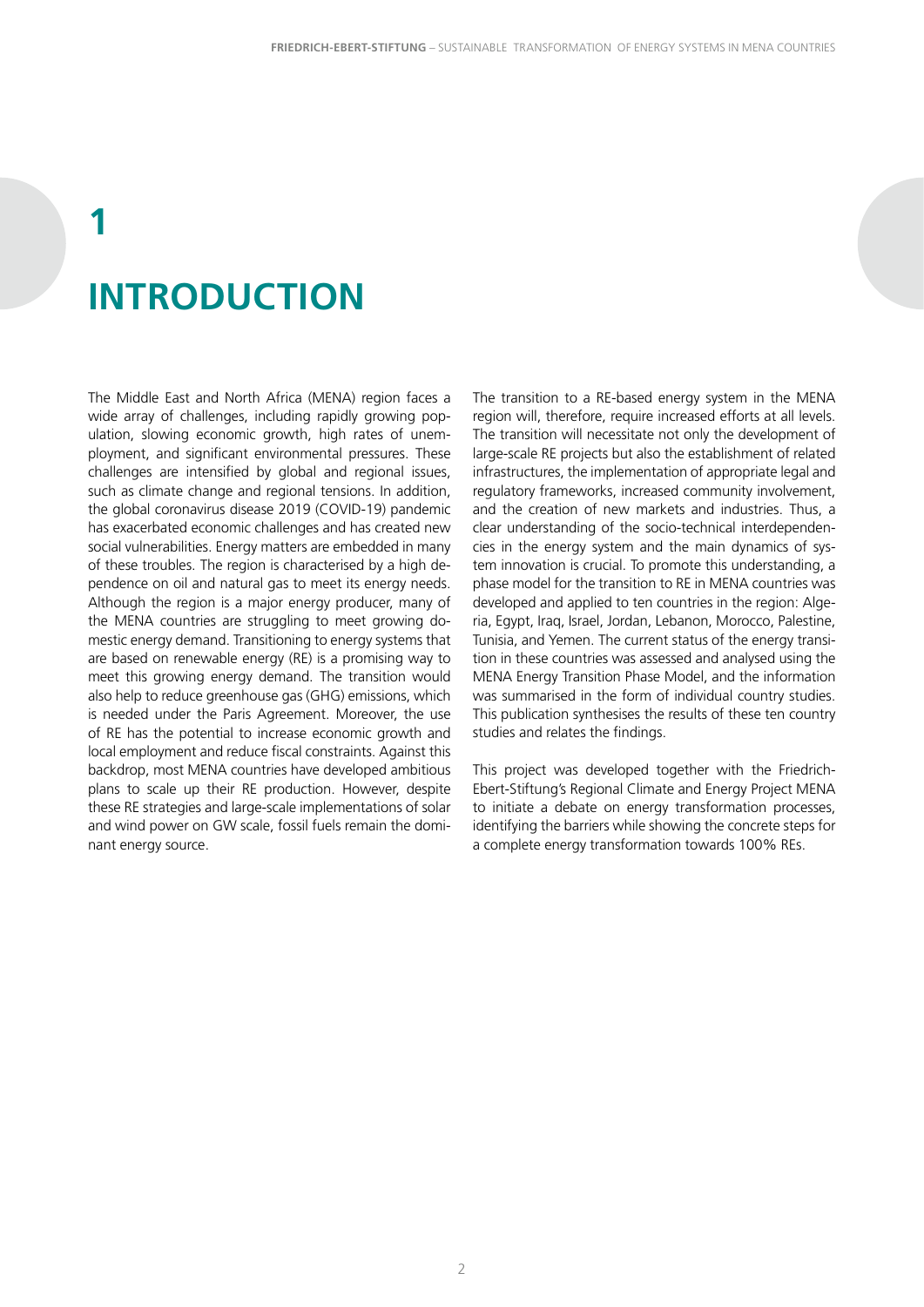### <span id="page-4-0"></span>**2**

## **THE MENA ENERGY TRANSITION PHASE MODEL**

The applied phase model for energy transitions towards renewables-based low-carbon energy systems in the MENA region was developed by the Wuppertal Institute (Fischedick et al., 2020) with the support of the Friedrich-Ebert-Stiftung. The model provides a structured overview of the energy transition process over time through a set of four transition phases. It builds on the German phase model and is further complemented by information about transition preconditions and governance processes as well as characteristics of the MENA region. The state of the energy sector in the MENA region varies from country to country. For instance, some countries, such as Iraq, Algeria, or Egypt, are rich in fossil fuels, while others like Morocco, Tunisia, and Jordan are highly dependent on energy imports. Yet, several underlying trends are present in all these countries; in the majority of these countries, energy prices are subsidised and energy markets are mostly not liberalised. Also,

in contrast with the German context, there is an upward trend in energy demand in the MENA region. Furthermore, most grid systems are poorly interconnected across borders. Nevertheless, the expansion of RE in the MENA region can benefit from significant global progress and cost reductions in RE technologies.

Taking into account the characteristics of the MENA region, the four phases of the MENA Energy Transition Phase Model correlate with the main assumptions derived from the basic characteristics of RE sources, which are labelled as follows:

- »Take-off RE«,
- »System Integration«,
- »Power-to-Fuel/Gas (PtF/G)«, and
- »Towards 100% Renewables« (Fig. 2-1).

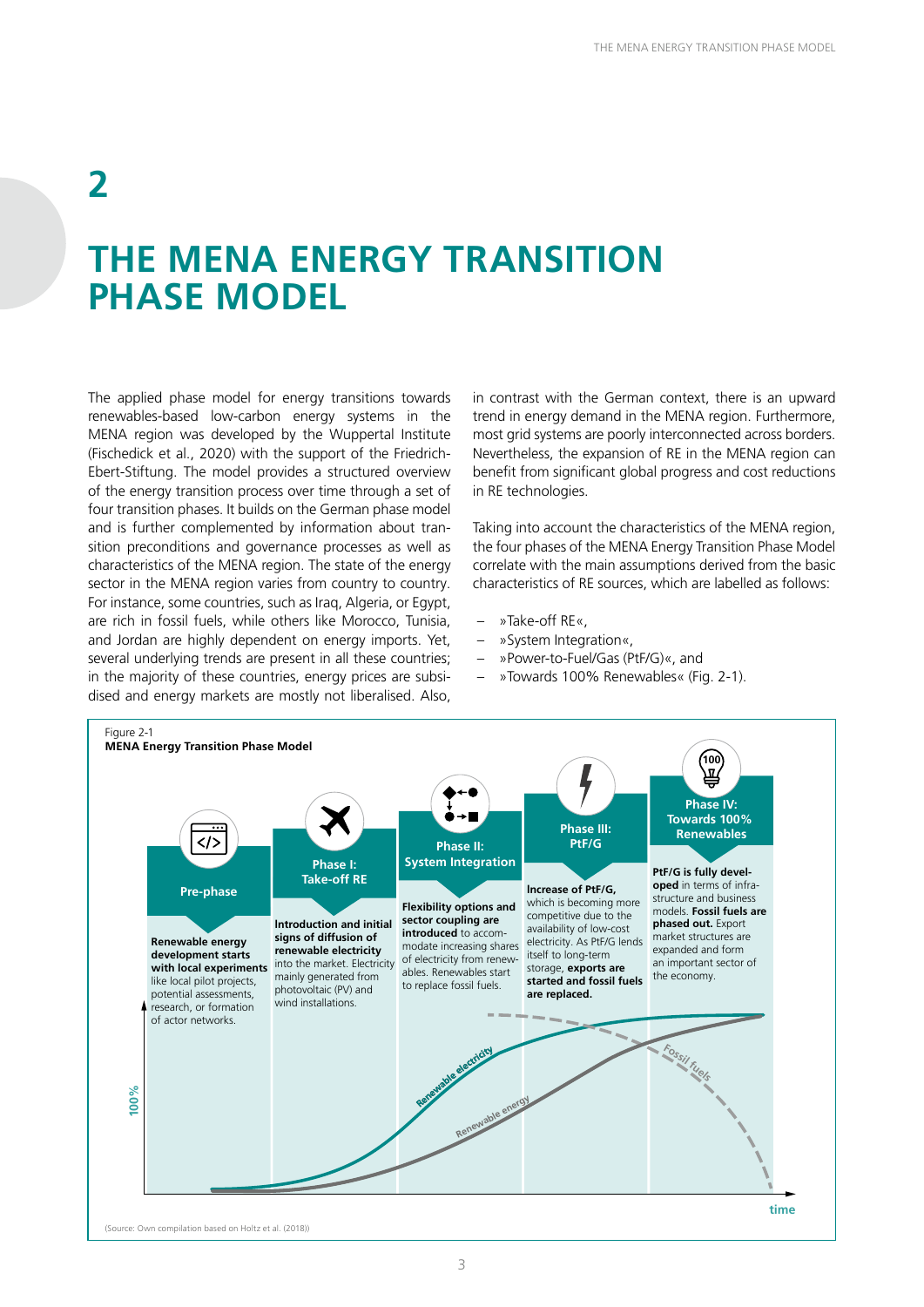<span id="page-5-0"></span>A specific cluster of innovations was identified for each phase: RE technologies (phase 1), flexibility options (phase 2), PtF/G technologies (phase 3), and sectors, such as heavy industry or aviation, that are difficult to decarbonise (phase 4). Before RE technologies enter the start-up phase, initial developments become visible in the form of local experiments, which can be described as the pre-phase of the RE transition. Proceeding from this pre-phase, the renewable electricity supply capacities are expanded throughout the phases to meet the increasing demand for energy from all sectors. Due to the electricity demand being four or five times higher in a renewables-based low-carbon energy system, improving energy efficiency is also a prerequisite for a successful energy transition during all phases.

In all phases, the transformation takes place on different levels. Building on the multi-level perspective (MLP), which is a prominent framework that facilitates the conceptualisation of transition dynamics, the applied phase model structures the transition on three levels (Geels, 2012) (Fig 2-2). At »landscape« level, pervasive trends such as demographic shifts, climate change, and economic crises affect both the »regime« level and the »niche« level. The »regime« level (also referred to as »system« level) captures the socio-technical system that dominates the sector of interest. In this study, the analysed system is the energy sector. It comprises the existing technologies, regulations, user patterns, infrastructure, and cultural discourses that combine to form

socio-technical systems. To achieve system changes at the »regime« level and avoid lock-in and path dependencies, innovations at the »niche« level are essential, as they provide the fundamental base for systemic change in the next phase.

The transition process at the »regime« level and »niche« level occurs in different interacting layers. Changing the deployment of technologies across markets is described in a »techno-economic layer«, while the governance stages are captured in the »governance layer«. The aim of this layer is to connect developments in the »techno-economic layer« with governance approaches to support the transition phases. On the »techno-economic layer«, the transition towards renewables will require a strong emphasis on adapting the electricity infrastructure to maintain grid stability. This includes storage and flexibility options as well as information and communication technologies (ICT) that support flexibility management. By using PtF/G applications, different sectors can be more tightly coupled. The »governance layer« is concerned with adapting and developing new policies and targets, creating legal frameworks and regulations, and adapting institutions to new market structures. The phase model outlines the socio-technical interdependencies of the described developments, which build on each other in a temporal order.

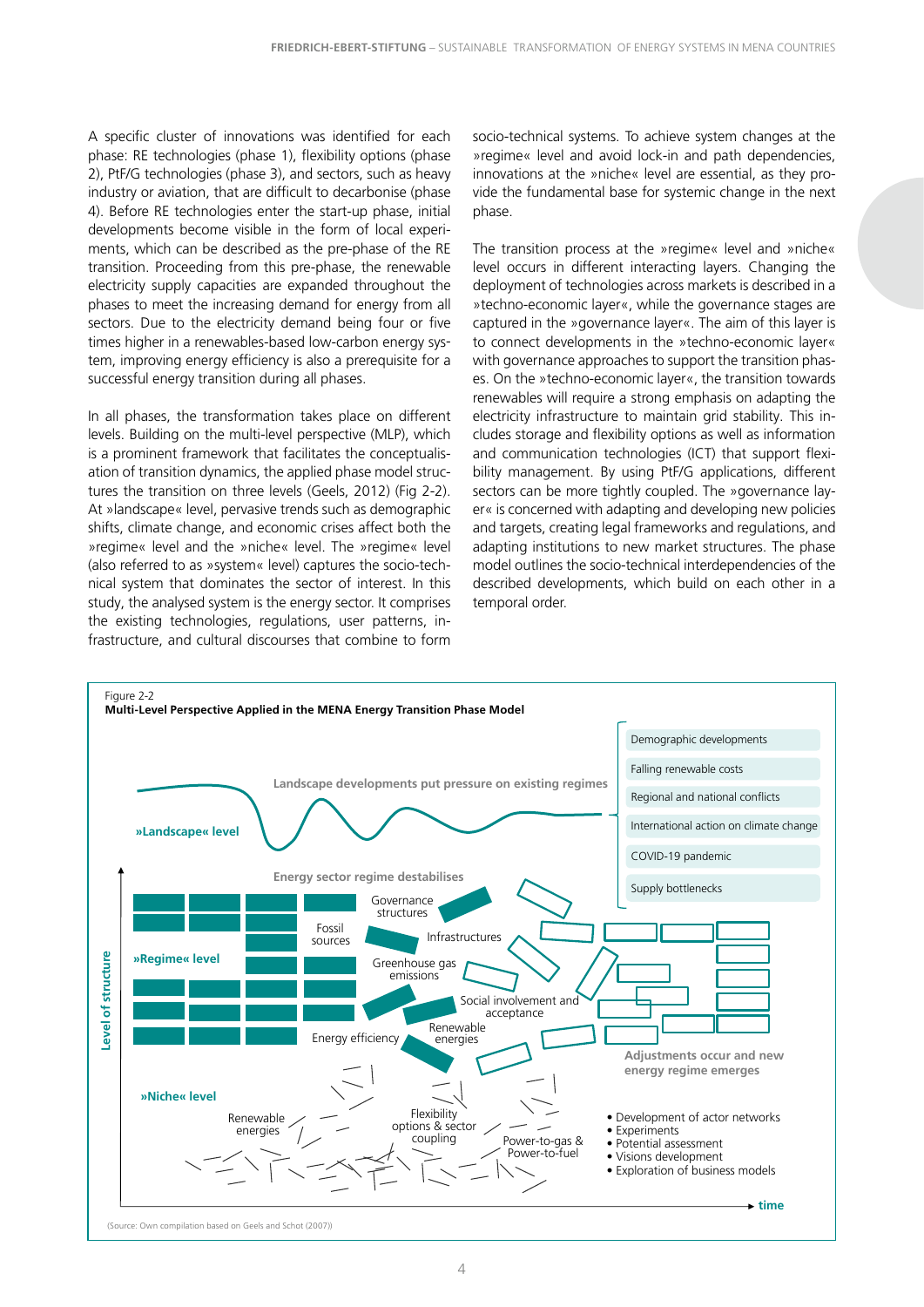### <span id="page-6-0"></span>**3**

## **APPLICATION OF THE MENA ENERGY TRANSITION PHASE MODEL**

#### **3.1 DEVELOPMENTS AT THE LANDSCAPE LEVEL**

Energy transitions on a national level are influenced by the national, regional, and global landscapes where the energy system is embedded. The »landscape« level is considered to be the exogenous environment at the macro level that cannot be directly influenced but can itself have a strong effect on developments at the »regime« level and »niche« level. The »landscape« level can put pressure on existing regimes and create opportunities for system change.

On a global scale, the international decarbonisation efforts to reduce GHG emissions (to prevent a global temperature increase and the associated negative effects) also directly and indirectly influence the energy systems in the MENA region. For oil and gas exporting countries in the MENA region, the sales markets are expected to shrink in the future due to importing countries gradually decarbonising their economies. Moreover, international financing institutions, developing banks, private and commercial banks, and investors are starting to restrict investments in fossil fuel infrastructures. This restriction is either due to political reasons for reducing carbon emissions or because fossil fuel infrastructures may become stranded assets in a decarbonising world. This can also affect the exploration and exploitation of new discovered fossil fuel sources in the region and the construction of new fossil-fuelled power plants. Simultaneously, as more countries commit to being carbon neutral, political pressure at the international level to move to a low-carbon energy system will intensify.

Additionally, falling prices for renewable technologies have a positive influence on energy transition. With continuous reports of record low prices, further price reductions are expected in the coming years, making renewables more competitive with fossil sources. Another important influential factor is demographic development. The population is expected to continue growing in all the countries analysed. As a result, the demand for energy also rises. In this case, REs can play an important role in meeting the increasing demand. However, existing or former regional and internal political conflicts and violent disputes hinder the implementation of RE strategies and projects. This is especially true for Yemen, Palestine, and Iraq but also (to some extent) for almost all other countries analysed.

The COVID-19 pandemic is another factor that has already interfered with the energy transition in the short term, leading to delays of RE projects but also to economic challenges that may impede the implementation of RE strategies. It remains to be seen whether the consequences of the pandemic will also have long-term effects on the energy sector. The shortages in the supply of raw materials and technology components have also become obstacles to the execution of RE projects, at least in the short term. It is unclear whether this situation might continue to exist in the future and whether transformation efforts in the MENA region, but also worldwide, could weaken as a result.

#### **3.2 DEVELOPMENTS AT THE REGIME LEVEL**

The analysis at the »regime« level focuses on the current status of the energy transition in the ten countries studied. For this purpose, the characteristics of the energy sectors are analysed with regard to the role of renewable and fossil energies in supply and demand, the political framework conditions for REs and energy efficiency, the infrastructure conditions, the evolution of GHG emissions, the governance structures, and the social involvement and acceptance in the energy transition.

According to the first phase of the applied MENA Energy Transition Phase Model, the characteristic development at the energy system level is the introduction and initial increase of RE, particularly electricity generated by photovoltaic (PV) and wind power plants. In most of the countries studied, this phase has already begun, and some countries, including Jordan and Morocco, have almost completed it. Yet, in other countries like Iraq, Palestine, or Yemen, the development of REs is only at an initial stage, which can be described as a pre-phase of the applied MENA Energy Transition Phase Model. In the second phase, renewables become an integral part of the energy system at the »regime« level, while the growing electricity markets still leave room for the coexistence of fossil fuel-based energy systems. In the second phase, the following important processes occur: grid expansion continues, and efforts are made to build transnational and cross-border electricity lines to compensate for regional differences in wind and solar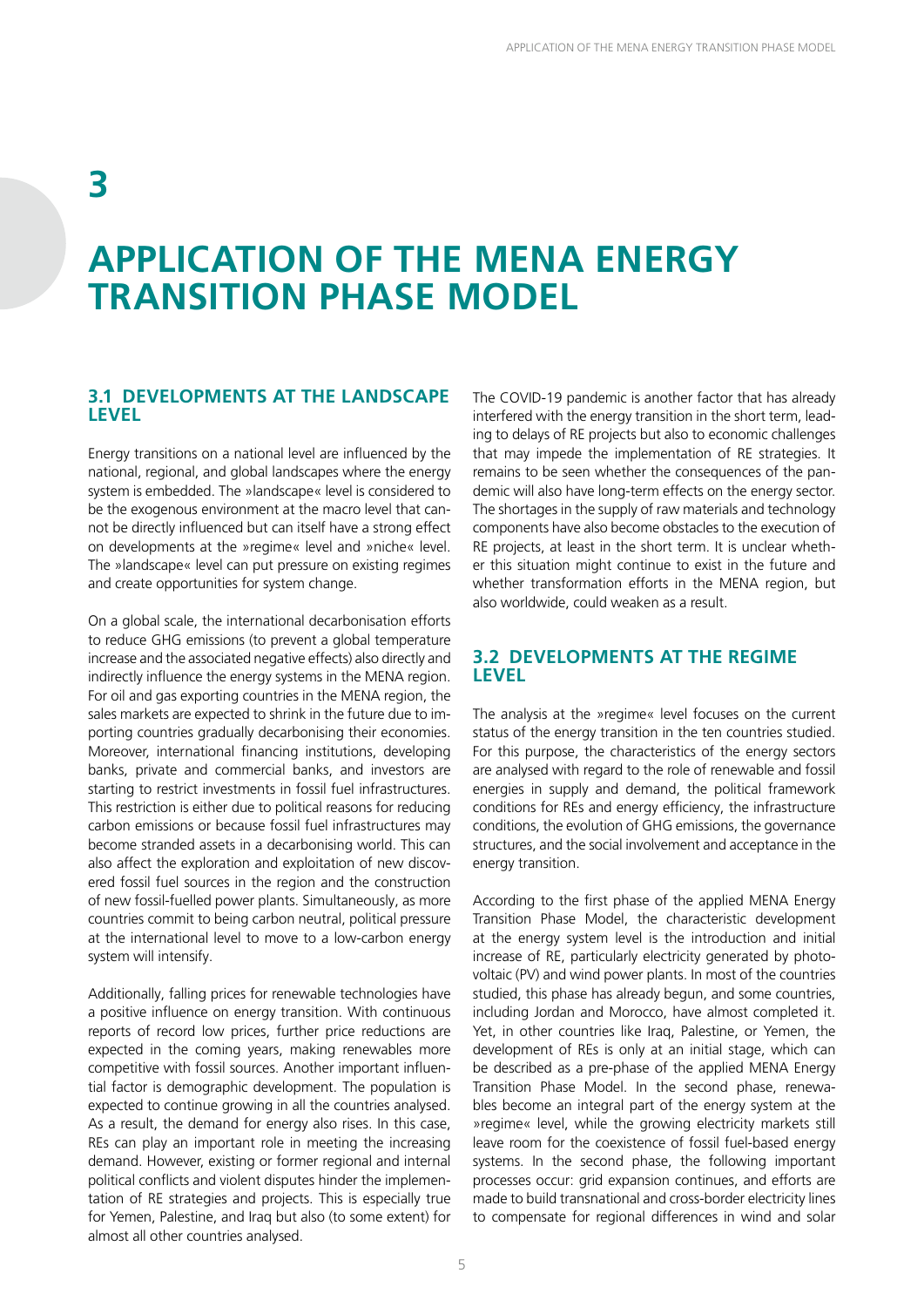#### <span id="page-7-0"></span>Table 3-1

#### **Overview of »Regime« and »Niche« Level Developments According to the MENA Energy Transition Model**

|                                       | <b>Algeria</b> | Egypt          | Iraq                  | <b>Israel</b>       | <b>Jordan</b> |                     | Lebanon   Morocco   Palestine |            | <b>Tunisia</b> | Yemen   |
|---------------------------------------|----------------|----------------|-----------------------|---------------------|---------------|---------------------|-------------------------------|------------|----------------|---------|
| Niche level before phase 1            |                |                |                       |                     |               |                     |                               |            |                |         |
| Assessment of RE potential            |                |                |                       |                     |               |                     |                               | $\bullet$  |                |         |
| Local experiments with RE             |                |                | O                     | O                   |               |                     |                               | $\bullet$  |                |         |
| <b>RE</b> visions                     |                |                | 0                     | $\bullet$           |               | $\bullet$           |                               | $\bullet$  | $\bullet$      | O       |
| RE related actor networks             |                |                | ●                     |                     |               |                     |                               | a          |                |         |
| <b>Phase 1: Take-off</b>              |                |                |                       |                     |               |                     |                               |            |                |         |
| RE does not replace fossll fuels      |                |                |                       |                     |               |                     |                               |            |                |         |
| Efficiency efforts                    |                |                | $\bullet$             | $\bullet$           |               | $\bullet$           | $\bullet$                     | $\bullet$  | ●              |         |
| Grid retrofitting and extension       |                |                | $\bullet$             | O                   |               | $\bullet$           |                               | $\circ$    |                | O       |
| Transnational grid extension efforts  |                | $\blacksquare$ | $\bullet$             | O                   |               | $\bullet$           | $\bullet$                     | $\circ$    | $\bullet$      | O       |
| RE market development                 |                |                | O                     |                     |               | $\bullet$           |                               | $\bullet$  |                |         |
| RE regulations and incentives         |                |                | $\bullet$             | O                   |               | $\bullet$           |                               | $\bullet$  |                | O       |
| Awareness of environmental issues     |                |                | $\bullet$             | 0                   |               |                     | $\bullet$                     |            |                |         |
| Niche level before phase II           |                |                |                       |                     |               |                     |                               |            |                |         |
| Assessment of flexibility options     | $\circ$        | $\circ$        | $\circ$               | $\bullet$           |               | $\circ$             | $\bullet$                     | $\circ$    | $\bullet$      | O       |
| Experiments with flexibility options  | O              | $\bigcirc$     | O                     | $\bullet$           |               | $\circ$             | $\bullet$                     | $\circ$    | O              | O       |
| Flexibility business models           | O              | $\circ$        | O                     | $\bullet$           | $\circ$       | $\circ$             | $\bullet$                     | $\circ$    | O              | O       |
| Visions for energy system integration | O              | $\circ$        | O                     | $\circ$             | $\circ$       | $\circ$             | $\bullet$                     | $\circ$    | O              | O       |
| Actor networks around flexibility     | $\circ$        | $\circ$        | $\circ$               | $\circ$             | $\circ$       | $\circ$             | $\bullet$                     | $\circ$    | $\circ$        | $\circ$ |
| <b>Phase II: System integration</b>   |                |                |                       |                     |               |                     |                               |            |                |         |
| Replacement of fossil fuels           | O              | O              | O                     | $\circ$             | O             | O                   | O                             | O          | O              | O       |
| Direct electrification                | O              | $\bigcirc$     | $\circ$               | $\circ$             | $\circ$       | $\circ$             | $\bullet$                     | $\circ$    | $\circ$        | O       |
| ICT integration                       | O              | $\circ$        | O                     | $\circ$             | $\circ$       | $\circ$             | $\bullet$                     | $\circ$    | O              | O       |
| Alignment of regulations              | O              | $\circ$        | $\circ$               | $\circ$             | $\circ$       | $\circ$             | $\bullet$                     | O          | $\circ$        | O       |
| PtF/G related actor networks          | O              | O              | $\circ$               | O                   | O             | O                   | $\bullet$                     | $\circ$    | O              | O       |
| Niche level before phase III (PtF/G)  |                |                |                       |                     |               |                     |                               |            |                |         |
| Assessment of PtF/G pathways          | $\bigcirc$     | $\bigcirc$     | $\bigcirc$            | $\circ$             | $\bullet$     | $\bigcirc$          | $\bullet$                     | $\bigcirc$ | $\bigcirc$     | $\circ$ |
| Assessment of PtF/G potentials        | $\bigcirc$     | $\bigcirc$     | $\bigcirc$            | $\circlearrowright$ | $\bigcirc$    | $\bigcirc$          | $\bullet$                     | $\bigcirc$ | $\circ$        | $\circ$ |
| PtF/G pilot projects                  | O              | $\circ$        | $\bigcirc$            | $\circ$             | $\circ$       | $\bigcirc$          | $\bullet$                     | $\circ$    | $\circ$        | O       |
| Exploration of new DSM potentials     | $\bigcirc$     | $\bigcirc$     | $\bigcirc$            | $\circlearrowright$ | $\circ$       | $\circ$             | $\bullet$                     | $\circ$    | $\bigcirc$     | $\circ$ |
| PtF/G vision development              | $\bigcirc$     | $\bigcirc$     | $\bigcirc$            | $\circ$             | $\bullet$     | $\bigcirc$          | $\bigcirc$                    | $\bigcirc$ | $\bigcirc$     | $\circ$ |
|                                       |                |                | • (Being) Implemented |                     |               | In progress/planned |                               | O Missing  |                |         |

*(Source: Own compilation based on country studies)*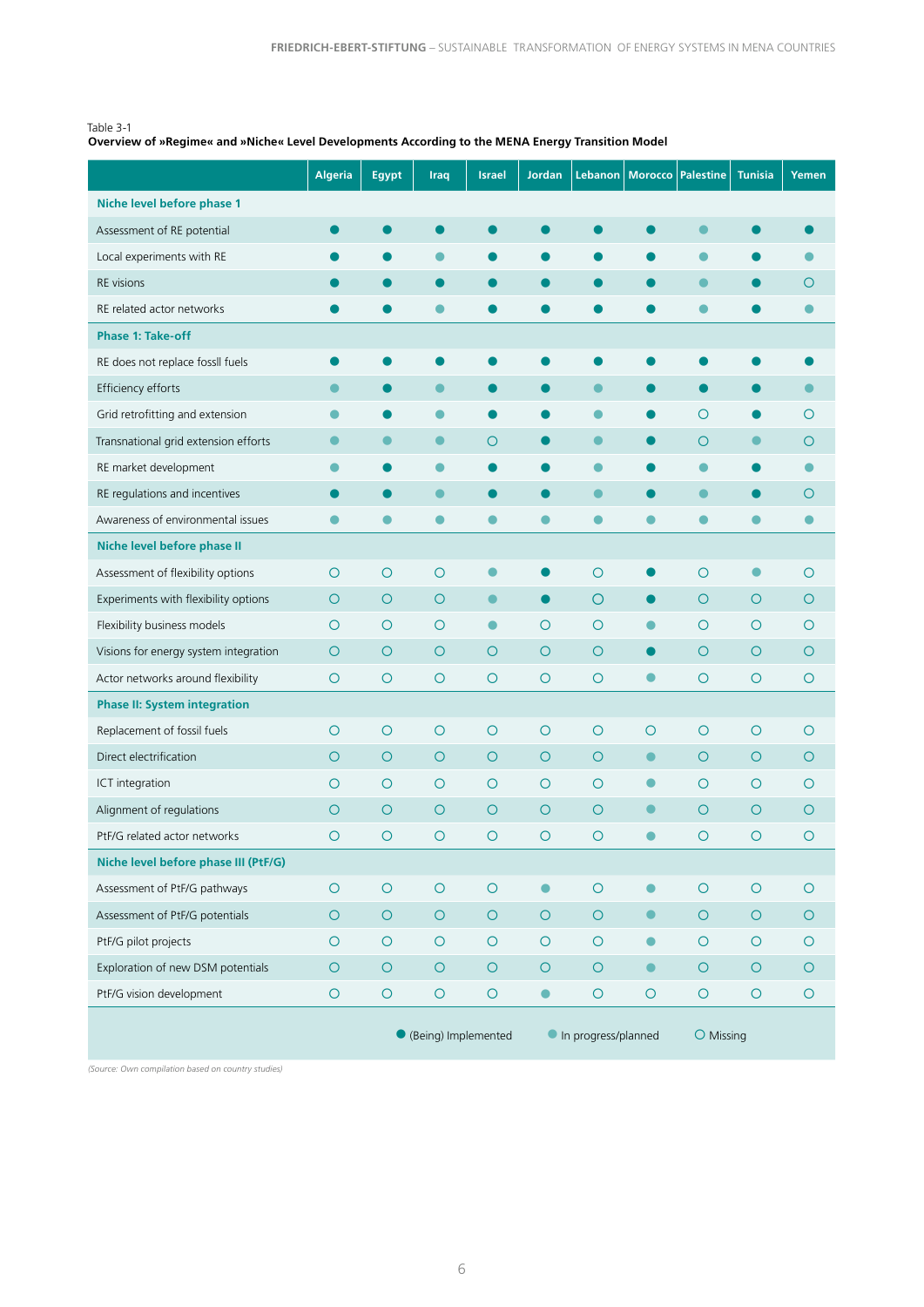<span id="page-8-0"></span>energy supply. In this phase, flexibility potentials, such as demand side management (DSM) and storage, shall also be expanded, and the electricity market design needs to be adapted accordingly. At the political level, the regulations in the electricity, mobility and heating sectors must be gradually aligned to create a level playing field for the different energy sources. Israel, Jordan, and Morocco have started these activities, but none of the countries assessed has yet fully completed the second phase. In the following sections and in Table 3-1, an overview of the current status and trends of the energy transition at the »regime« level in the ten analysed countries is given.

#### **3.2.1 Renewable Energy**

All countries studied have set RE targets (Fig. 3-1). To achieve these targets, a high share of solar energy and wind energy is envisaged. Wind energy is of particular importance in Tunisia, Morocco, Egypt, and Jordan. In addition, hydropower is considered an important RE source in countries such as Lebanon, Egypt, and Iraq.

On the one hand, some of the countries will need to improve their efforts to expand renewable electricity generation in order to meet their goals. For example, renewables in Algeria accounted for 1% of the country's electricity generation in 2019, while the 2030 target is set at 30%. Despite priority grid access for RE in Algeria and the promotion of large-scale RE through various incentive measures, the im-

plementation of RE remains limited due to regulatory and financial barriers. Similarly, in Tunisia, where the promotion of RE and energy conservation started more than 20 years ago, the development of large-scale RE projects has been slow. In order to reach the target of a 30% share of renewable electricity by 2030, which has been set in the Tunisian Solar Plan (TSP), the country needs to improve the framework conditions for RE by taking steps to unbundle the electricity sector. It must create transparent structures and regulations for private investors and take measures to reform fossil fuel subsidies. Iraq has increased its target from 10% to a 33% share of RE to be achieved in the electricity sector by 2030. In 2019, the share was 2%, and most of it was derived from existing hydropower plants (REN21, 2019).

Some countries have even less ambitious targets. For example, Yemen aims to reach a target of a 15% share of RE by 2025, but this goal was set before the Yemeni war. Nevertheless, small solar panels have now become widespread sources of electricity generation in Yemen, seeing as the electricity grid, which originally supplied only 40% of the population, is badly damaged, and diesel to run electricity generators is either unavailable or increasingly expensive in the war-torn country's black market. Palestine's targets also lie within a lower range, for the country aims to reach a 20-33% share in 2040. The higher target depends on the development of the political situation with Israel, as most of the large solar and wind energy potential is located in Area

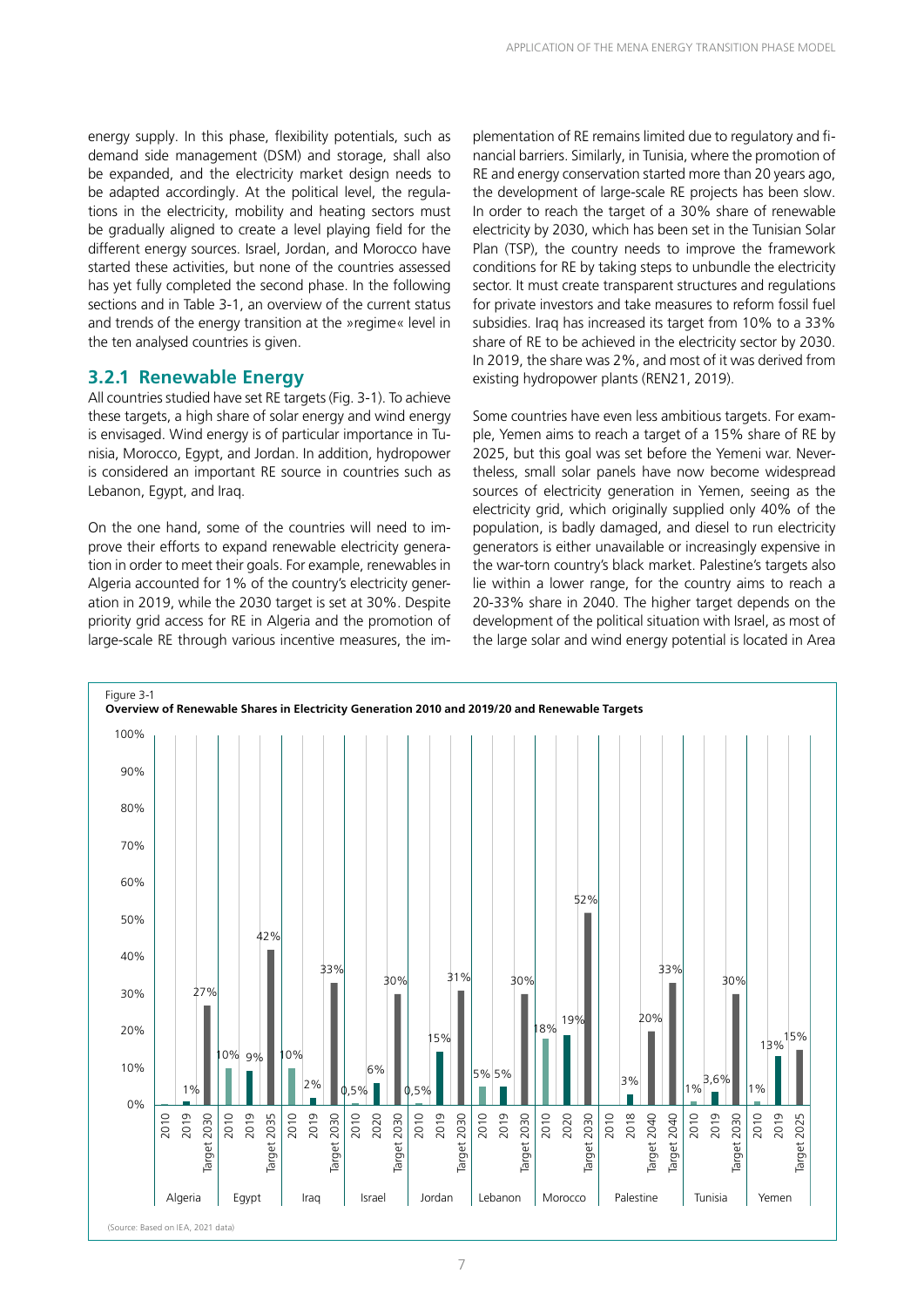<span id="page-9-0"></span>C, which is currently inaccessible and is under Israeli control. Israel's targets for the share of RE in the electricity mix are set at a 30% share to be reached by 2030.

On the other hand, countries such as Egypt, Israel, Jordan, and Morocco are well on their way to meeting their targets. For example, Morocco has set ambitious targets, aiming to reach a 52% share of renewables in the electricity mix by 2030. This target may even increase to 64% (Zawya, 2021), seeing as the deployment of renewables is progressing at a fast pace. Thus, the 52% target is expected to be reached before 2030. Morocco has enacted effective RE laws and regulations, and RE is strongly supported by the Moroccan King and at the political level, thus facilitating its rapid development. Under the Moroccan Solar Plan (MSP), large-scale solar energy plants, such as the NOOR Ouarzazate project that has a capacity of 580 MW, have been built, and further NOOR projects are under development. Increasing private sector involvement and community participation by promoting small-scale and decentralised solar solutions alongside large-scale developments can further support the transition to a 100% RE system in Morocco.

Like Morocco, Jordan, a country heavily dependent on energy imports, has also made great strides in its energy transition. However, these advancements have somewhat been delayed in recent years due to regulatory issues. Nevertheless, the current target of 31% RE to be achieved by 2030 is expected to be raised soon, given that the expansion of RE is proceeding rapidly. Compared to Morocco, the expansion of REs in Jordan is mainly driven by private producers. Stable and clear policy frameworks, attractive incentives, and the availability of financing mechanisms have contributed to strong private sector participation in the form of private-public partnerships (PPPs). Similar to Jordan and Morocco, Egypt also shows strong development in the RE sector. The country's RE targets are ambitious, seeing as it intends to achieve a 42% share of renewables in the electricity mix by 2030. Implementation programmes have successfully attracted investors, resulting in a steady increase in the number of large-scale projects in recent years. One of the flagship projects is the Benban solar park, which will

|                                      | <b>Algeria</b> | Egypt     | <b>Iraq</b> | <b>Israel</b>                | <b>Jordan</b> |                |           | Lebanon Morocco Palestine Tunisia |         | Yemen      |
|--------------------------------------|----------------|-----------|-------------|------------------------------|---------------|----------------|-----------|-----------------------------------|---------|------------|
| <b>RE Regulations and Incentives</b> |                |           |             |                              |               |                |           |                                   |         |            |
| Feed-in-tariff                       |                | $\bullet$ | $\circ$     | $\bullet$                    | $\bullet$     | $\circ$        | $\circ$   | $\bullet$                         | $\circ$ | $\circ$    |
| Electric utility quota obligation    | $\bigcirc$     |           | $\circ$     | $\bullet$                    | $\circ$       | $\circ$        | $\circ$   | $\circ$                           | $\circ$ | $\Omega$   |
| Net metering/billing                 |                | $\bullet$ | $\Omega$    | $\bullet$                    |               | $\bullet$      | $\bullet$ | $\bullet$                         |         | $\bigcirc$ |
| Tendering                            |                |           |             | $\bullet$                    |               |                | $\bullet$ | $\bullet$                         |         | $\Omega$   |
| <b>RE Grid Access Conditions</b>     |                |           |             |                              |               |                |           |                                   |         |            |
| Priority dispatch for RE             |                |           | $\circ$     | $\circ$                      | $\bullet$     | $\overline{O}$ | $\circ$   | $\circ$                           | $\circ$ | $\Omega$   |
|                                      |                |           |             | ● Existing/being implemented |               |                | O Missing |                                   |         |            |

#### Table 3-2

#### **Overview of Renewable Energy Regulations**

be the largest solar park in the world when completed with 1.5 GW. Benban, like many other large-scale RE projects in Egypt, Jordan, and Morocco, has been built by independent power producers (IPPs) under Build, Own and Operate (BOO) or Build, Own, Operate and Transfer (BOOT) schemes. Through such schemes, the energy is sold under a long-term Power Purchase Agreement (PPA) (usually around 20 years) to the national transmission company, which is the sole buyer. As in Morocco, REs in Egypt could also be increasingly used as decentralised or off-grid solutions in remote areas, in urban areas, or to supply businesses with clean electricity in order to further advance the energy transition at all levels.

In terms of RE regulations and incentives in the countries studied, most countries use more than one instrument to promote the use of RE. In all countries studied (excluding Yemen), large-scale projects are often awarded through tendering procedures. Net metering systems also exist in all countries except Iraq and Yemen, mainly for small decentralised systems (for example, in households). As for feedin tariffs (FiTs), which are one of the most widely used RE promotion mechanisms in the world, five countries, namely Algeria, Egypt, Israel, Jordan, and Palestine, use this instrument. So far, RE quotas and priority access to the grid for RE have only been used by a smaller number of countries (Table 3-2).

Overall, it is evident that countries with limited fossil energy resources, such as Morocco and Jordan, are showing strong momentum and potentially exceeding their targets. In countries with fossil energy resources, such as Algeria or Tunisia, the energy transition is currently rather slow due to the partly unfavourable framework conditions for REs and due to a strong lobby for fossil energy sources. The introduction of renewables in Egypt has been strongly driven by the need to meet the rapidly growing energy demand. Simultaneously, fossil fuel power generation has also been increasing as a result of new gas discoveries. In countries with difficult political situations, such as Yemen and Palestine, renewable development is mainly driven by the introduction of small-scale solar energy systems to meet the daily energy needs of the population, while large-scale systems are

(Source: Own compilation based on country studies)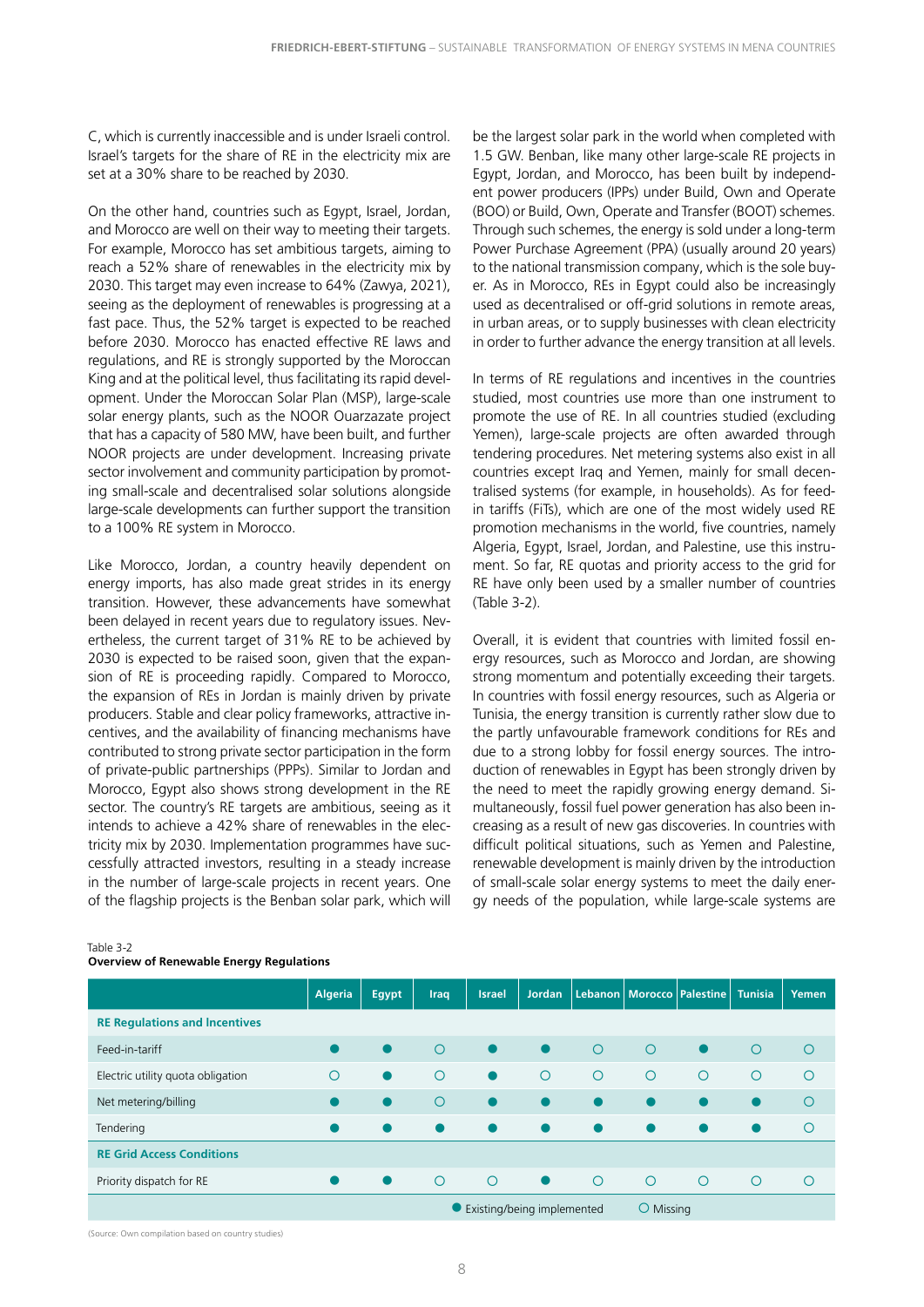<span id="page-10-0"></span>missing. Hence, the path to transition to a RE-based energy system varies from country to country and depends on the preconditions, which are influenced by various underlying structural factors.

#### **3.2.2 Fossil Fuel Sector**

Despite progress in RE, in 2019 and 2020, fossil fuels were still the main source of electricity generation in all analysed countries (Fig. 3-2). The main sources were oil and natural gas, along with coal in Morocco and Israel.

Morocco and Jordan are heavily dependent on fossil fuel imports, which is one of the main drivers for the rapid development of RE sources in both countries. Likewise, Palestine and Lebanon are reliant on fossil fuel imports. Lebanon's energy system largely depends on imported heavy fuel oil and diesel oil, which account for 93% of total electricity generation (Salameh and Chedid, 2020). In Palestine, 100% of fossil fuels for domestic energy use is imported from Israel. Israel was also once almost entirely dependent on energy imports until the discovery of the Tamar and Leviathan natural gas fields off the Mediterranean coast. Currently, Israel exports natural gas to Jordan but continues to rely on oil imports, mainly from Russia and Norway. A similar situation can be observed in Egypt, which (in contrast to Israel) was formerly a large oil and gas producer. Also, hydrocarbon production represents one of the largest industries in the country, but due to high domestic energy demand, Egypt became a net energy importer in 2010. Yet, with the newly discovered gas fields, Egypt is becoming an exporter once again.

Until 2000, Tunisia was also a gas exporter. Since then, the country has become a net importer of fossil fuels due to the decline in oil and gas reserves combined with growing demand. Still, the dependence on fossil fuel imports has not yet led to a rapid expansion of REs but has increased the national deficit. This, in turn, has delayed the energy transition. Moreover, the COVID-19 pandemic has contributed to a shift in budget priorities in Tunisia towards the health sector, and a number of RE projects have been postponed until further notice.

Alegria and Iraq, however, are among the world's largest exporters of fossil fuels. The hydrocarbon sector contributes to a large share of the Gross Domestic Product (GDP) in both countries. Algeria considers renewables as an opportunity to meet rapidly growing domestic demand; thus, it is exporting more natural gas products. Iraq has also recently announced the development of new solar energy projects in collaboration with foreign firms to raise the share of clean energy to 33% by 2030 (Chandak, 2021). Yemen's fossil energy sector was also the largest contributor to the state budget before the war, as the oil and gas sector in Yemen is mainly run by the state. Yet, the ongoing military conflict is significantly affecting the fossil fuel sector, and many oil companies have halted production.

In line with the predominant role of natural gas and oil, fossil fuel subsidies are widespread in the region. Most of the ten countries studied (Algeria, Egypt, Iraq, Lebanon, Tunisia, and partly Yemen) still subsidise fossil fuels either directly

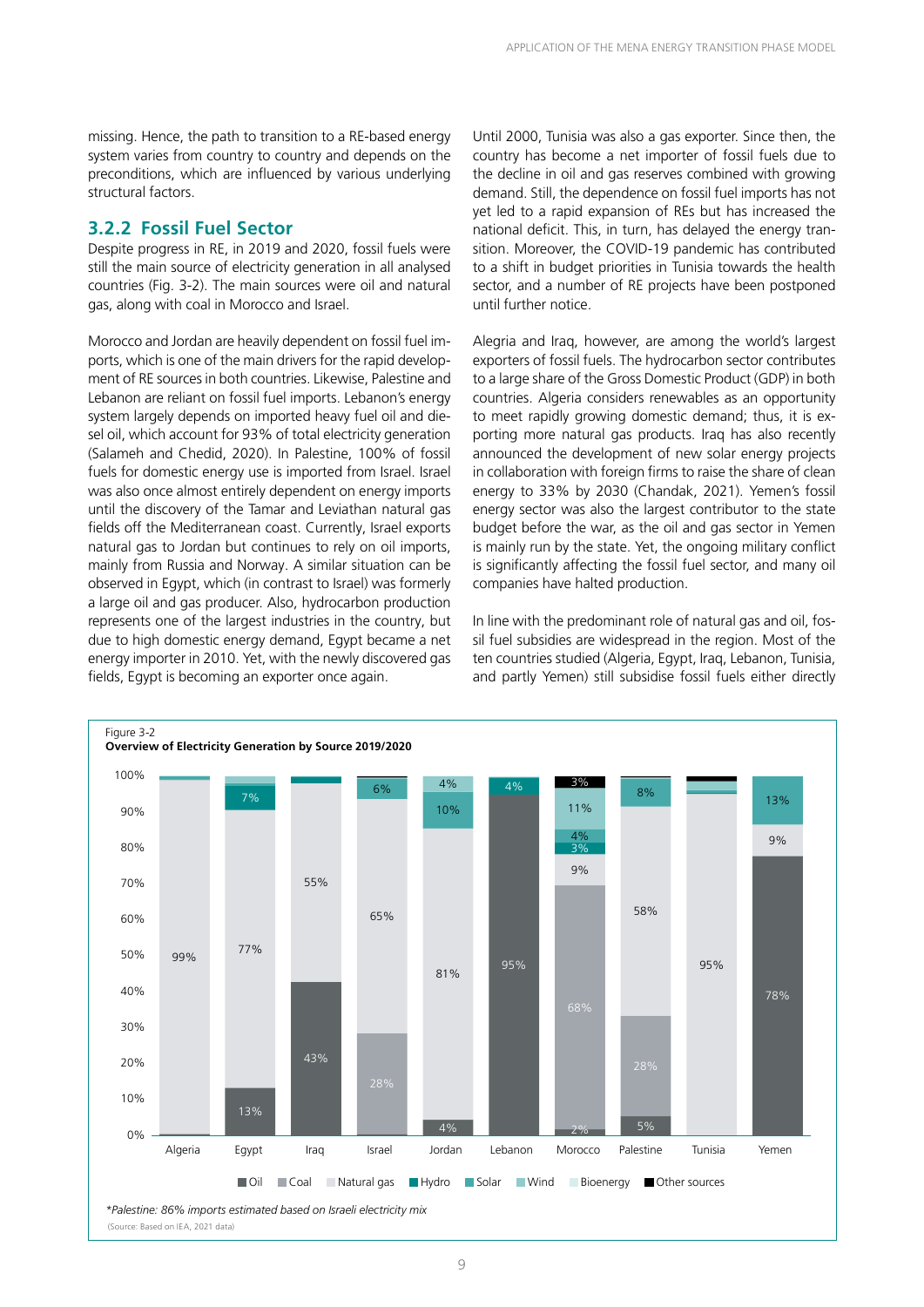<span id="page-11-0"></span>or indirectly through non-cost-recovery electricity tariffs. However, Egypt, Jordan, Morocco, and Tunisia have clearly made efforts to regressively subsidise energy, which have already led to considerable success (IMF, 2019). While the high solar and wind potentials in all the countries studied indicate that renewable electricity can be generated at competitive costs compared to fossil fuel electricity generation in many locations, subsidies can mask these advantages. Consequently, the subsidies are a major obstacle to the transition to a 100% renewable-based energy system in the majority of the analysed countries. Overall, it can be concluded that subsidies and the strong dependence on oil and gas are major obstacles to the transition to 100% RE systems. In particular, new investments in fossil fuel production and fossil-based electricity generation capacities can lead to technological lock-in effects, which is critical for the later stages of the transition when fossil fuel phase-out becomes necessary.

#### **3.2.3 Energy Efficiency**

Next to RE technologies, energy efficiency is the second strategic pillar of the energy transition, and it is crucial to increase energy efficiency in all phases described in the applied MENA Energy Transition Phase Model. All countries studied have recognised the relevance of energy efficiency, and many have developed national energy efficiency plans and targets, but there are stark differences in the implementation of efficiency measures between countries. Tunisia has one of the most effective energy efficiency policies, which has led to a decrease in energy intensity of about 20% over the last decades (The World Bank, 2021). Various instruments and mechanisms have been introduced in Tunisia, including laws, taxes, awareness campaigns, research initiatives, investment incentives, consultations with companies that want to save energy, energy audits of companies, and feasibility studies for combined heat and power (CHP) projects (Detoc, 2016).

Most efficiency targets and measures focus on the energy sector, but some countries also include other sectors, such as households and industry (Table 3-3). For example, Israel plans to convert old oil-based power plants to gas-fired electricity generation plants and install new CHP plants to increase efficiency up to 80%. Lebanon has defined energy savings by sector in its National Energy Efficiency Action Plan (NEEAP), conducted a cost analysis for each measure, and formulated quantifiable, time-bound targets. Morocco also includes energy efficiency measures that cover all sectors: energy, agriculture, forestry, transport, waste, industry, residential, and commercial to meet its target of reducing energy consumption by 20% by 2030. Jordan has similarly included a series of 35 measures in its NEEAP, including cross-sectoral projects that cover housing, services, industry, water pumping, street lighting, and transport.

Algeria's efficiency strategy also includes efficiency targets in the buildings, transport and industry sectors. The country, moreover, has introduced energy certification and labelling for new technical devices that consume electricity, gas, or other fuels. Egypt's NEEAP II includes efficient lighting, financing mechanisms for the use of solar heating in the residential and hotel sectors, rationalisation of energy use in water and sanitation stations, and awareness programmes. Yemen also developed initial energy efficiency targets before the war, aiming to increase efficiency in the energy sector by 15% by 2025, but the war prevented the achievement of these targets. Currently, Yemeni households use their electricity more rationally, mainly due to limited availability and high prices rather than efficiency-related reasons. Iraq aims to reduce energy consumption by 7% by 2022 (ESCWA, 2019), but strategies to implement the targets are mostly missing. Despite the more or less concrete measures, energy subsidies are also a major obstacle to energy efficiency efforts in most of the countries studied, as low electricity prices do not encourage energy-saving behaviour.

#### Table 3-3

| <b>Overview of Energy Efficiency Policy Measures</b> |  |  |  |  |
|------------------------------------------------------|--|--|--|--|
|------------------------------------------------------|--|--|--|--|

|                  | <b>Existing Efficiency Strategies</b>                                                                                  | <b>Efficiency Targets</b>                                                                                                                             |
|------------------|------------------------------------------------------------------------------------------------------------------------|-------------------------------------------------------------------------------------------------------------------------------------------------------|
| <b>Algeria</b>   | Renewable Energy and Efficiency Development Plan 2011-2030                                                             | Building sector: saving 30 million toe by 2030<br>Transport sector: saving 15 million toe by 2030<br>Industrial sector: saving 34 million toe by 2030 |
| Egypt            | National Energy Efficiency Action Plan I and II (NEEAP)                                                                | 5% reduction of energy consumption during 2012-2015                                                                                                   |
| <b>Iraq</b>      | No specific efficiency strategy but National Sustainable<br>Development Plan includes efficiency improvements as topic | No efficiency targets                                                                                                                                 |
| <b>Israel</b>    | The Updated Energy Efficiency Plan (NEEP)                                                                              | 17% reduction in electricity consumption by 2030                                                                                                      |
| <b>Jordan</b>    | National Energy Efficiency Action Plan I and II (NEEAP)                                                                | Saving 2,000 GWh of electricity for the period 2018-2020<br>comprising 35 measures                                                                    |
| Lebanon          | National Energy Efficiency Action Plan I and II (NEEAP)                                                                | Energy saving of 302.9 GWh per year                                                                                                                   |
| <b>Morocco</b>   | National Energy Strategy                                                                                               | Energy saving of 20% by 2030                                                                                                                          |
| <b>Palestine</b> | National Energy Efficiency Action Plan I and II (NEEAP)                                                                | Energy consumption reduction of 5,000 GWh by 2030                                                                                                     |
| <b>Tunisia</b>   | National Energy Efficiency Programme                                                                                   | 34% reduction of energy consumption by 2030                                                                                                           |
| Yemen            | National Strategy for Renewable Energy and Energy Efficiency                                                           | Energy saving of 457 GWh by 2025                                                                                                                      |

(Source: Own compilation based on country studies)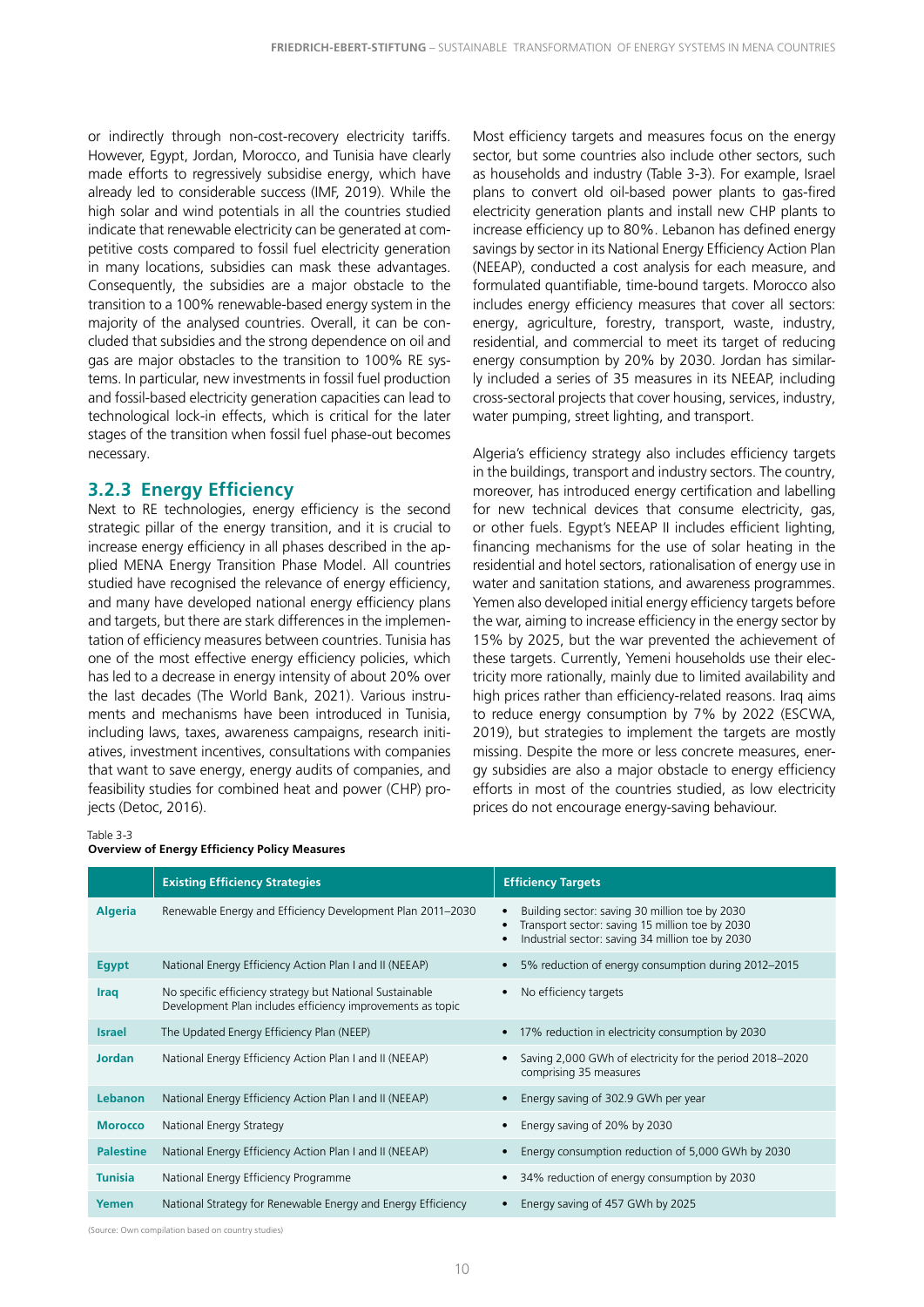#### **3.2.4 Infrastructure**

The energy transition towards renewables requires the modernisation and development of electricity generation, transmission, transformation, and distribution infrastructure. In all analysed countries, the existing transmission and distribution infrastructures, such as grid lines and substations, are not ready to integrate large shares of renewables. Furthermore, the often old and inefficient grid infrastructure results in considerable losses in nearly all countries. For example, in Lebanon, grid losses reach approximately 40%. These losses on a technical and a non-technical level can weigh heavily on the financial performance of the electricity sector. In some countries (for example, in Iraq, Lebanon, Palestine, or Yemen), it also contributes to load shedding. Besides, in a number of countries, including Algeria, Jordan, Morocco, Tunisia, Egypt, and Israel, the RE potential and the centres of demand are geographically far apart. If the transmission infrastructure does not sufficiently connect the centres of supply and demand, the injection of large amounts of renewable electricity into the grid can lead to congestion on the electricity lines, posing a risk to grid stability. Faced with these challenges, many countries have started to improve grid infrastructure. For example, Egypt has made significant improvements over the past decade to overcome the severe load shedding that occurred in the early 2010s. This includes, among others, the development of the »Green Corridor« project that aims to expand the transmission grid by 500 kV in order to connect wind and solar farms to the national grid.

Another important step that was taken to stabilise the grid and manage the variable loads is the transnational interconnection of grids. In the MENA region, the economic integration as well as the integration of the electricity grid infrastructure is extremely low. Several plans for regional interconnections exist that include a number of the analysed countries. An example is the eight-country interconnection project (EIJLLPST) (Egypt, Iraq, Jordan, Libya, Lebanon, Palestine, Syria, and Turkey), which was initiated in 1988. However, this interconnection made little progress over a long period of time due to an array of challenges ranging from technical, financial, political, and organisational factors to limited surplus capacity. Another transnational interconnection project is the Pan-Arab Electricity Market or the North African interconnection that would involve the countries of Libya, Egypt, Jordan, and Syria. The aim of these transmission corridors today is to create a joint electricity market that will help accommodate the increasing shares of electricity generated from RE in the MENA region. Weak infrastructure and a lack of interconnected grids (that could help balance fluctuating generation through electricity imports or exports) pose a challenge for the expansion of REs in the MENA region. Palestine is particularly affected by the lack of grid connections. Owing to the political circumstances, Palestine is almost only linked to the Israeli grid, while the domestic grid is highly fragmented.

Altogether, it is clear that in addition to the expansion of RE capacities, the parallel expansion of the infrastructure and the stronger regional interconnection of the electricity grids

must be accelerated for the energy transition to succeed. Without the necessary adjustments to the infrastructure, it will be difficult to feed high shares of REs into the grids, and it will also be more difficult to balance the fluctuations in the renewable electricity generation.

#### **3.2.5 Institutions and Governance**

Institutional and governance aspects constitute another layer in the MENA Energy Transition Phase Model, as they structure the existing and new energy regimes and are central to a successful transition. The expansion of RE on a broad scale, and the introduction of new technologies such as smart grids or green hydrogen technologies will strongly depend on the quality of the institutions as well as the policy and regulatory framework. Policymakers, therefore, have an important role to play in shaping the transition by creating sound institutional frameworks. In all the countries studied, the Ministry of Energy is a key player in the development and implementation of RE strategies (Table 3-4).

Some countries, such as Morocco, Algeria, Egypt or Tunisia, have renamed the Ministry of Energy and included »renewable energy« or »energy transition« in its name to emphasise the importance of RE.

Despite much progress in most countries, existing institutions often focus on the structure and requirements of the fossil fuel-based energy system; therefore, they tend to have a vested interest in fossil fuel energy production and may not always be supportive of the transition to RE. Thus, in order to pave the way for REs, either existing institutions need to be restructured from within to meet the requirements of RE or new institutions need to be created. For example, Morocco established the Moroccan Agency for Sustainable Energy (MASEN) as an independent institution to drive the energy transition. In Jordan, the Energy and Minerals Regulatory Commission (EMRC) facilitates the implementation of RE projects as a »one-stop shop«. In Egypt, the New and Renewable Energy Authority (NREA) was created to promote and develop RE projects.

In addition to the institutional level, the management of the electricity sector is also an important element influencing the development of RE. Traditionally, the electricity sectors in the MENA region have been state-dominated and vertically integrated. For example, in Iraq, the electricity sector has still not been liberalised. In Lebanon, generation, production, and distribution are regulated by the state-owned electricity utility Électricité du Liban (EDL), although public-private partnerships for electricity generation were allowed in 2010. The vertically integrated structure also persists in Tunisia and Algeria, despite private power producers being allowed to participate in the market. In Morocco, the National Office for Electricity and Drinking Water (ONEE), a state-owned electricity operator, also remains active throughout the value chain (generation, transmission, distribution) and acts as the sole buyer of electricity. However, Morocco is one of the few countries that established an independent energy regulator, the Moroccan Energy Authority (ANRE), which began operating in 2021. Another example is the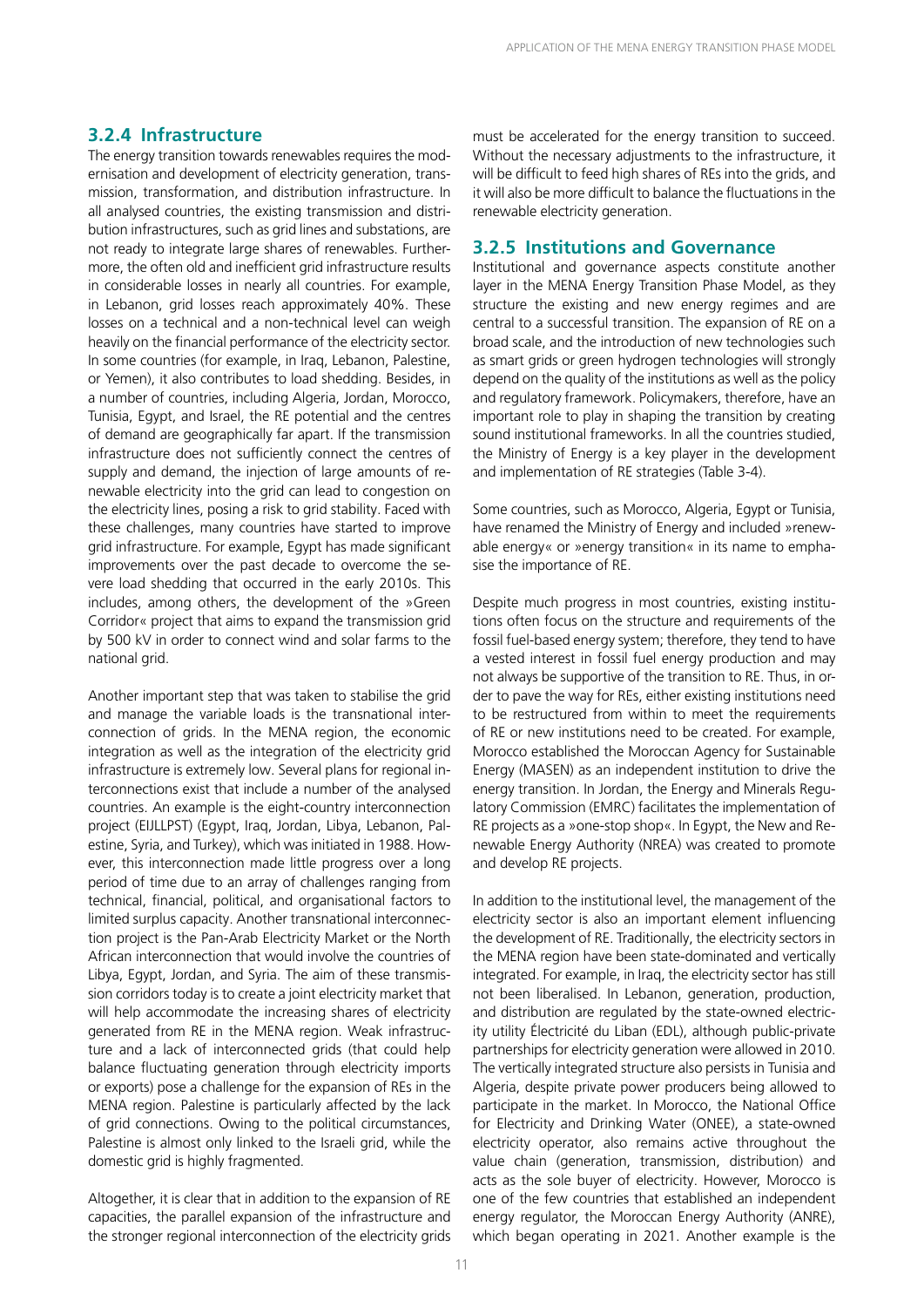#### <span id="page-13-0"></span>Table 3-4 **Overview of Selected Institutions Responsible for Renewable Energies**

|                                                  | <b>Algeria</b>                                                                        | <b>Egypt</b>                                                                               | Iraq                           | <b>Israel</b>                           | <b>Jordan</b>                                                                  |
|--------------------------------------------------|---------------------------------------------------------------------------------------|--------------------------------------------------------------------------------------------|--------------------------------|-----------------------------------------|--------------------------------------------------------------------------------|
| <b>RE</b> Institution                            |                                                                                       |                                                                                            |                                |                                         |                                                                                |
| <b>Electricity Regulatory</b><br>Agency          | Commission de<br>Régulation de<br>l'Electricité et du Gaz<br>(CREG)                   | Egyptian Electric<br>Utility and Consumer<br>Protection<br>Regulatory Agency<br>(EgyptERA) |                                | Israel Electricity<br>Authority<br>(EA) | Energy and<br>Minerals Regulatory<br>Commission (EMRC)                         |
| Power Off-taker for<br>(large-scale) RE Projects | Société Algérienne<br>de Gestion du<br>Réseau du Transport<br>de l'Electricité (GRTE) | Egyptian Electricity<br>Transmission<br>Company (EETC)                                     | Directorate of<br>Transmission | Israel Electricity<br>Company<br>(IEC)  | National Electric<br>Power Company<br>(NEPCO)                                  |
| Main Responsibility RE<br>Policy Design          | Ministry of Energy<br>Transition and<br>Renewable Energy                              | Ministry of Electricity<br>and Renewable<br>Energy and NREA                                | Ministry of Electricity        | Ministry of Energy                      | Ministry of Energy<br>and Mineral<br>Resources                                 |
| Sustainable Energy<br>Fund                       | National Fund for<br>Renewable Energy<br>and Cogeneration<br>(FNER)                   | Green Economy<br><b>Financing Facility</b><br>(GEFF)                                       |                                |                                         | Jordanian Renewable<br>Energy and Energy<br><b>Efficiency Fund</b><br>(JREEEF) |
|                                                  |                                                                                       |                                                                                            |                                |                                         |                                                                                |

| Lebanon                                                                                      | <b>Morocco</b>                                                                             | <b>Palestine</b>                                                    | <b>Tunisia</b>                                                           | Yemen                                                                                                   |
|----------------------------------------------------------------------------------------------|--------------------------------------------------------------------------------------------|---------------------------------------------------------------------|--------------------------------------------------------------------------|---------------------------------------------------------------------------------------------------------|
|                                                                                              |                                                                                            |                                                                     |                                                                          |                                                                                                         |
| National Electricity<br><b>Regulatory Authority</b><br>(NERA)<br>(not operational yet)       | National Electricity<br>Regulatory Authority<br>(ANRE)                                     | Palestinian Electricity<br>Regulatory Council<br>(PERC)             | Specialised Authority                                                    |                                                                                                         |
| Electricité du Liban<br>(EDL)                                                                | Office National de<br>l'Electricité et de<br>l'Eau potable (ONEE)                          | Palestinian Electricity<br>Transmission<br>Company Ltd. (PETL)      | Société Tunisienne<br>de l'Electricité el du<br>Gaz (STEG)               | <b>Public Electricity</b><br>Corporation (PEC)                                                          |
| Council of Ministers;<br>Lebanese Centre for<br><b>Energy Conservation</b><br>(LCEC)         | Ministry of<br><b>Energy Transition</b><br>and Sustainable<br>Development;<br><b>MASEN</b> | Palestinian Energy<br>and Natural<br>Resources Authority<br>(PENRA) | Ministry of<br>Energy, Mines and<br>Renewable Energy;<br><b>ANME</b>     | General<br>Administration of<br>Renewable Energy<br>within Ministry of<br><b>Electricity and Energy</b> |
| National Energy<br>Efficiency and<br>Renewable Energy<br>Action (NEE REA)<br>(GEFF, LEEREFF) | Energy Development<br>Fund (EDF) by SIE                                                    | Revolving Fund                                                      | <b>Energy Transition</b><br>Fund (Fonds<br>de Transition<br>Energétique) |                                                                                                         |
|                                                                                              |                                                                                            |                                                                     |                                                                          |                                                                                                         |

(Source: Own compilation based on country studies)

Electricity Authority (EA) of Israel, which is an independent regulatory body responsible for the provision and supervision of electricity services. Yet, overall, the Israeli electricity market remains highly centralised and vertically integrated. The only electricity supplier in Israel is the Israel Electricity Company (IEC), which is a state-owned company responsible for electricity generation, transmission, and distribution. Still, more recently, the Israeli electricity market has opened up to private generation as a result of growing demand for electricity. Before the war, Yemen also had plans to establish an independent regulator, but those plans have not yet materialised. Egypt has already legally unbundled the electricity market, but the Egyptian Electricity Holding Company (EEHC), a state-owned company with various subsidiaries, remains the dominant player, owning and operating 90% of the electricity generation capacity. Thus, Jordan is the only country studied where the electricity sector has gradually opened to competition, and electricity generation and dis-

tribution are largely privatised. Meanwhile, the state-owned National Electric Power Company (NEPCO) remains the sole transmission system operator and single-buyer of electricity. Jordan's example shows that liberalisation of the electricity sector can successfully encourage private sector participation and investment, which will be critical for transitioning to 100% renewables. Overall, the institutional dynamics and structures will be determinant factors for the success of the energy transition in all the countries studied.

#### **3.2.6 Greenhouse Gas Emissions**

Reducing GHG emissions under the Paris Agreement is one of the key drivers of global efforts to transition to a clean and sustainable energy system. This is also true for the ME-NA countries studied. Other concerns such as meeting rising demand, reducing import dependence, enhancing energy security, as well as opening up new economic development opportunities are equally, if not more, driving the transition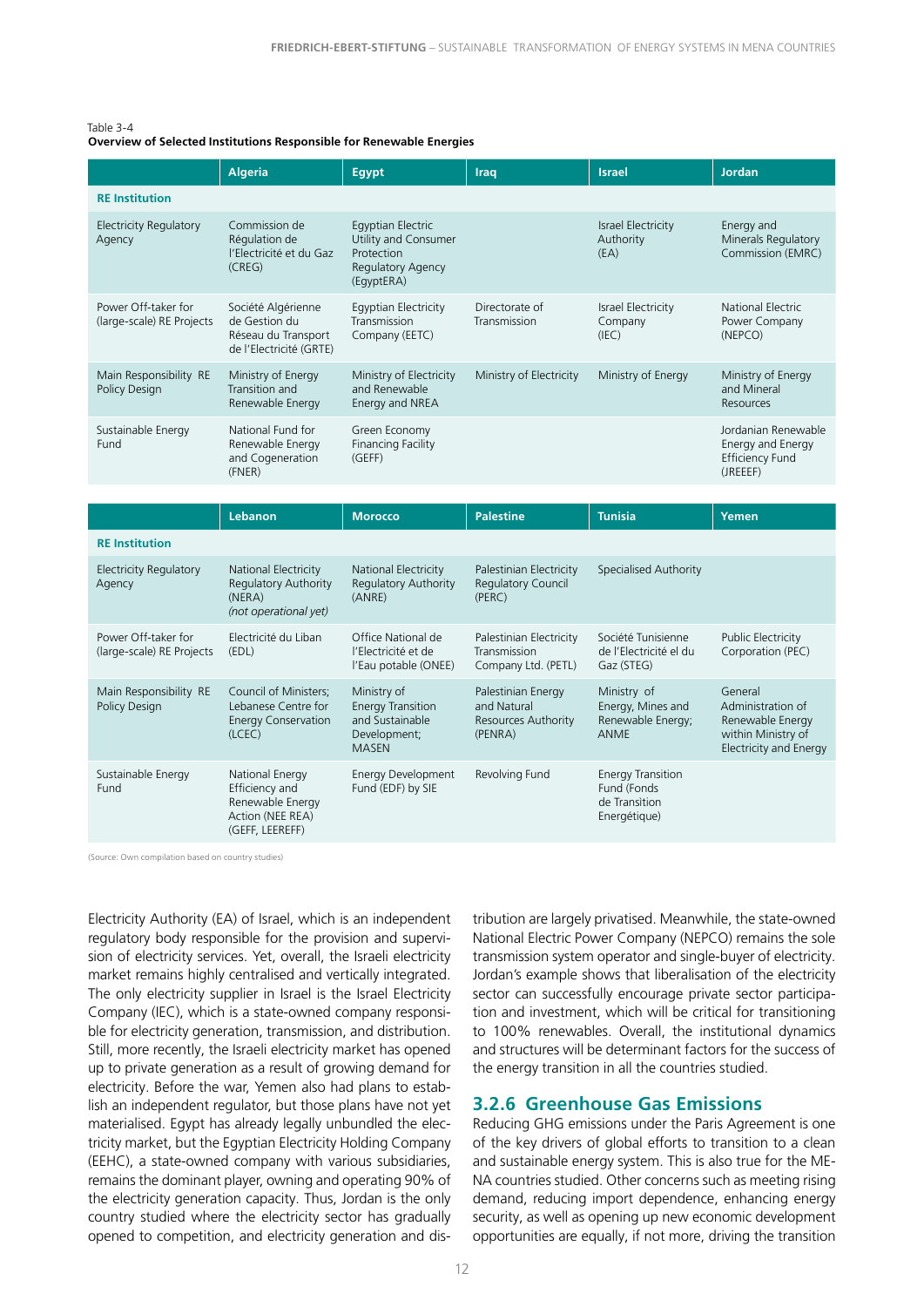<span id="page-14-0"></span>efforts. All countries, nevertheless, have committed in their Nationally Determined Contributions (NDCs) to reduce their GHG emissions. Iraq is targeting a 6% reduction in emissions per capita compared to 2010. Similarly, Algeria aims to reduce its  $CO<sub>2</sub>$  emissions by 7% by 2030. Tunisia has committed to lower GHG emissions in all sectors, including the energy sector, by 41% from a 2010 baseline by 2030. Morocco submitted updated NDCs in June 2021, raising its conditional target to a 45.5% reduction in GHG emissions. Jordan has also increased its GHG emissions reduction target from 14% to 31% in the first NDC. Israel has set an economy-wide, unconditional target to decrease GHG emissions to 7.7 tons of  $CO<sub>2</sub>$  per capita by 2030, which is a 26% reduction from 2005 levels. Yemen aims to reduce GHG emissions by 14% by 2030. The country's unconditional target without international support was set to 1%. Lebanon commits to an unconditional target of 20% and a conditional target of 31% reduction in GHG emissions. Egypt's NDC does not include a clearly quantifiable GHG reduction target. Some of the countries studied, including Morocco and Israel, developed national monitoring, reporting, and verification (MRV) systems to facilitate progress on GHG reductions and measurement of policy effectiveness.

Despite these ambitious targets in the NDCs, emissions from 2010 to 2019 increased in all countries except Yemen and Israel (Fig. 3-3). In Yemen, the decline was due to the war-related slump in fossil fuel electricity generation, the disruption of economic activity, and the decline in transport due to fuel shortages. In Israel, the main reason for the decrease in emissions was the conversion of electricity generation from coal and oil to natural gas. The major causes for the increase in emissions in the other countries were growing energy demand due to population growth, urbanisation, economic development, and changing consumer habits. As these trends are expected to continue, it will be very challenging for countries to reduce their emissions, especially that RE is not yet replacing fossil fuels in most countries. Overall, the electricity sector is the largest contributor to  $CO<sub>2</sub>$  emissions in all the countries studied.

### **3.2.7 Societal Involvement and Acceptance**

Social awareness, acceptance, and active support for the energy transition are as equally important as technical, institutional, and market factors. However, detailed information on the awareness and acceptance of REs in the countries studied is often limited.

On the one hand, there are a few reasons for the lack of awareness and acceptance of REs. In Lebanon, awareness of RE is low due to the limited number of visible installations.

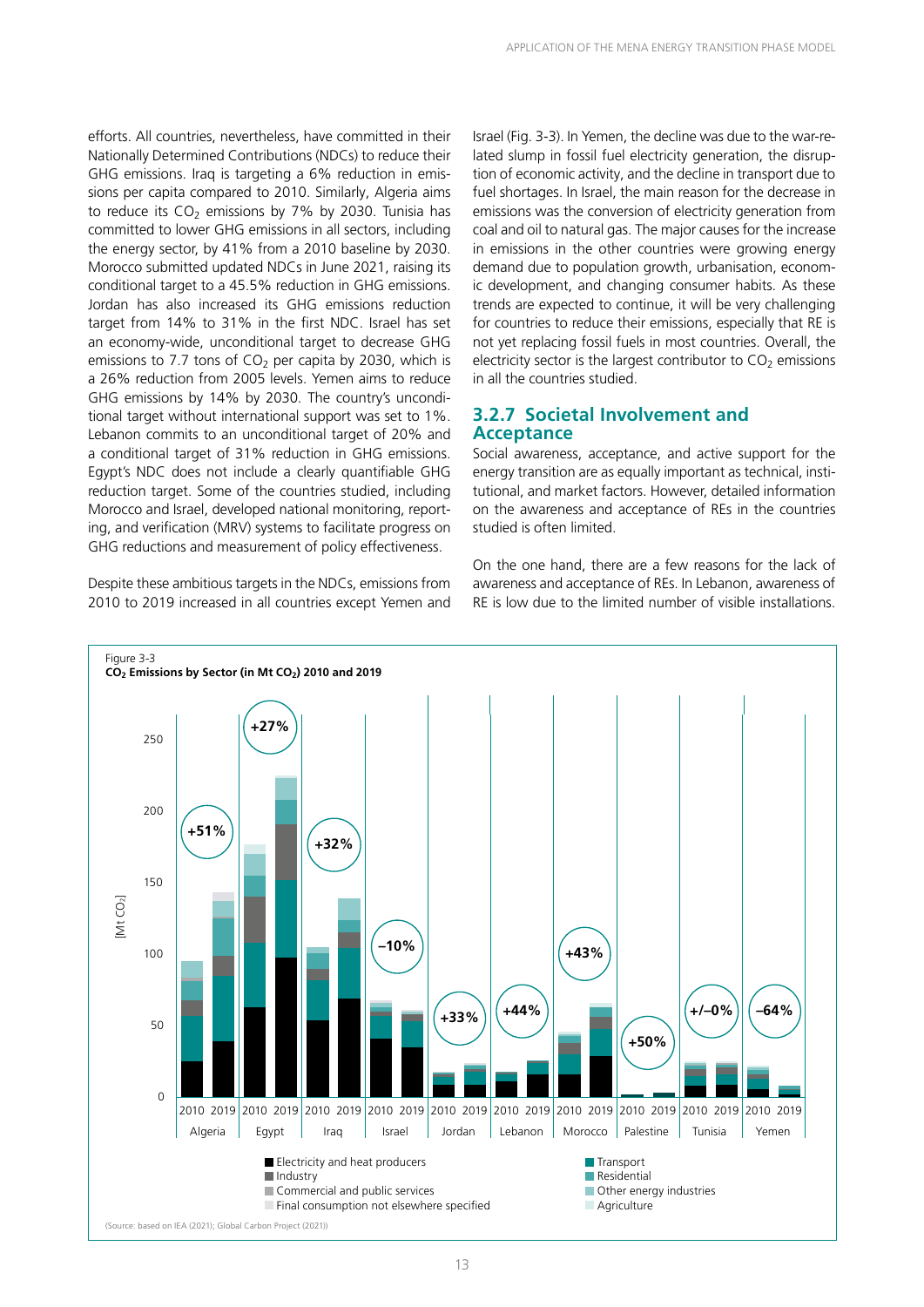<span id="page-15-0"></span>In Iraq, many people are also unaware of the benefits of RE, and awareness programmes are largely lacking. In Israel, awareness of environmental, energy transition, and energy efficiency issues is moderate.

In countries where small-scale residential solar energy applications are more widespread, such as Yemen, Palestine, Israel, Jordan, or Tunisia, knowledge and awareness seem to be generally higher, as people there are directly involved in the realization of RE potential and benefits. Yet, this awareness is often limited to solar energy applications and does not include other technologies or a broader awareness of environmental issues. For example, in Palestine, awareness of solar energy is high, seeing as it provides an alternative energy source to offset frequent load shedding.

Unpleasant experiences with solar systems for households often negatively affect the acceptance of REs. This was the case in Egypt when solar thermal water heaters were introduced as an alternative to electric and gas heating as early as the late 1990s, and the market was populated with products from unknown suppliers – most of which came from China. Many of these units were built using inferior components; hence, the devices often malfunctioned. This negatively impacted the reputation and public perception of RE. The same trend can be seen today in Yemen and other countries, where low-quality PV panels are being installed but are often faulty. As a result, the demand for high-quality solar panels has increased, which is also reflected in the import figures for these panels.

Another bottleneck is the lack of qualified personnel due to the absence of training opportunities for technicians and engineers. In Yemen and Palestine, for example, there is a shortage of technical professionals and know-how, which poses a significant challenge to the implementation of decentralised RE systems. Jordan does have relatively strong established institutions that help raise awareness and acceptance and provide technical training for RE specialists. However, these offers must be expanded, as they do not yet meet the demand for skilled workers in the RE sector. Overall, more opportunities and incentives need to be created to engage small and medium sized players in the RE sector so that the local population can also benefit from RE development. This is also true for countries such as Egypt and Morocco that tend to strongly focus on large-scale RE projects.

On the other hand, there are factors in some MENA countries that positively influence the awareness and acceptance of REs. In Egypt and Morocco, RE enjoys strong political support, and large-scale energy projects are often portrayed as prestigious objects of national importance, which contributes to a positive perception of RE. Moreover, RE in these countries as well as in Jordan is frequently discussed in social media, newspapers, and on television. In Jordan, the majority of the population is aware of RE projects and is in favour of them. In Morocco, solar energy infrastructure is generally well received, and in order to ensure that local

communities can benefit from RE projects, several strategies and measures are in place that improve development at the local level. This includes campaigns to raise awareness of large-scale energy projects. Overall, in addition to the general public and professionals, awareness and knowledge about RE is also important at the decision-making level, in institutions, and in the private and banking sectors in order to create an enabling environment for the diffusion of REs. In this area, there is still a lot of need for action.

### **3.3 DEVELOPMENTS AT THE NICHE LEVEL**

Developments at the »niche« level during each phase are crucial for reaching the subsequent stages of the energy transition. Accordingly, alongside the above-mentioned progress at the »regime« level, prior and parallel developments at the »niche« level must take place.

In the three countries Iraq, Palestine, and Yemen (where the transition to RE is still in its early stages), there are important developments at the »niche« level to prepare for the take-off of RE (Phase 1). These include potential assessments, the implementation of local pilot projects, support for the formation of actor networks, the strengthening of local capacities, and the exchange of knowledge about the energy transition. In some of these areas, the three countries have already made significant progress. For instance, all three countries have already developed RE targets, and both Iraq and Yemen have introduced solar energy tendering procedures. So far, however, no large-scale project has reached the implementation stage. All three countries face major challenges due to political instabilities and previous or ongoing violent conflicts. Due to such situations, the introduction of small-scale solar energy systems to supply households or businesses has been favoured, especially in Yemen and Palestine. Yet, this development cannot be observed on a relevant scale in Iraq. Owing to its large fossil resources, Iraq has not yet made much progress in the up-take of RE projects. For Yemen and Palestine, detailed estimates of renewable potential are lacking. Overall, considerable efforts are needed in all countries to increase the share of REs and make them an integral part of the energy system. REs can, however, be a part of the solution to improve the limited energy supply, thus increasing the chances for economic development in all three countries.

Currently, there are countries that are already in Phase 1. Some of them such as Lebanon are at an early stage, while others such as Algeria, Egypt, and Tunisia are further ahead. Countries such as Israel or Jordan have even almost completed Phase 1. Yet, in all these countries, developments need to take place at the »niche« level to pave the way for Phase 2 »System Integration«. This entails that the potential of different flexibility options should be assessed and tested, the role of sector coupling (for example, e-mobility, powerto-heat, and storage) needs to be explored, and business models in this area ought to be investigated. On the one hand, in Lebanon, the development of RE systems is still in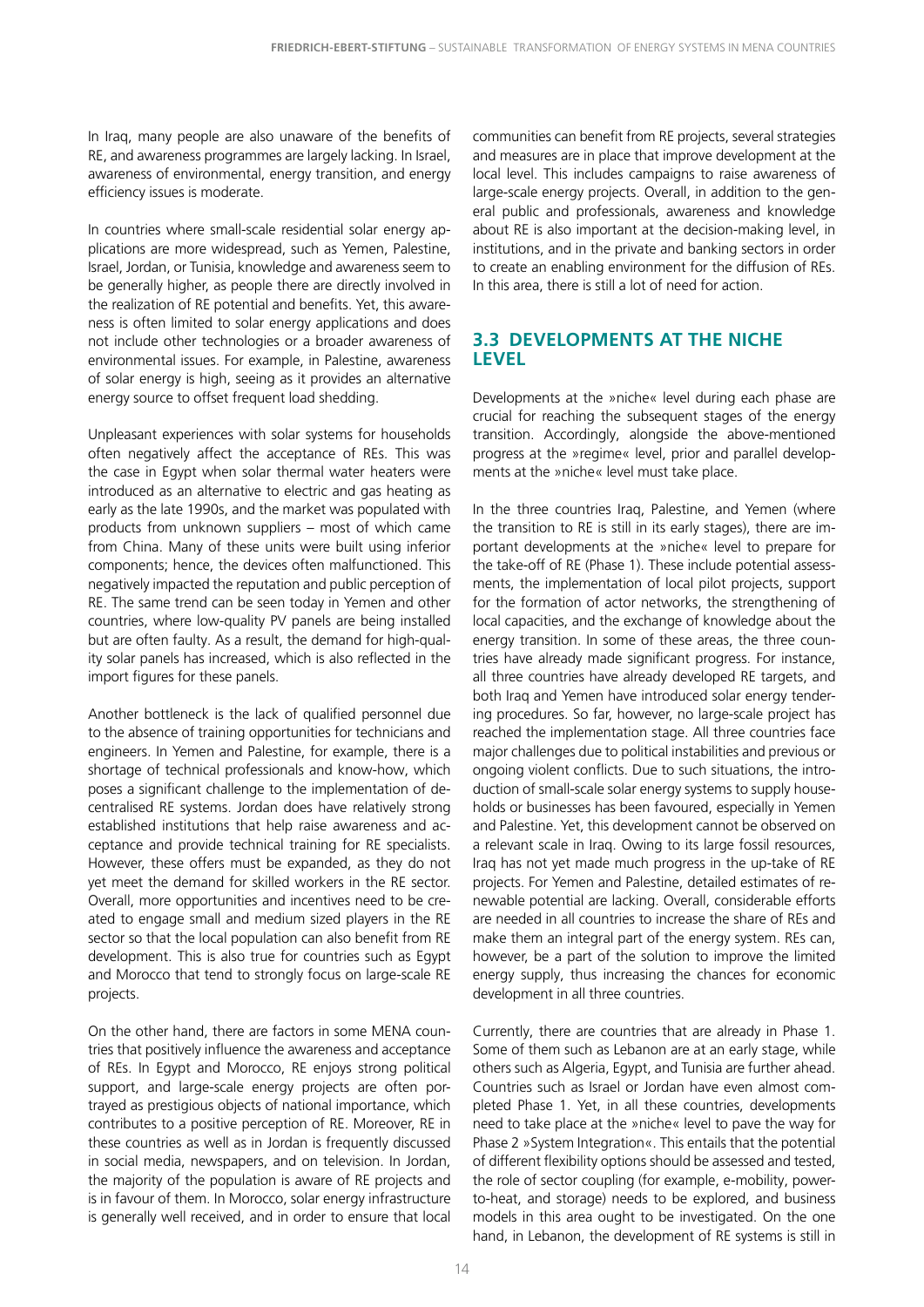its infancy. So far, therefore, there is no significant »niche« development to prepare for Phase 2. On the other hand, in Egypt, Tunisia, and Algeria, different advancements are already taking place at the »niche« level to prepare the ground for Phase 2 developments according to the applied phase model. This includes the discussion and, in the case of Egypt, the establishment of strategies related to hydrogen and its derivates. In terms of flexibility planning, Egypt is still in the early stages, but there are already initial studies assessing different aspects of flexibility planning. Regarding sector coupling, Egypt supports e-mobility through tax exemptions for electric vehicles (EVs) and a strategy to promote local manufacturing of EVs. In Algeria and Tunisia, concrete e-mobility measures are still under development. Additionally, Tunisia has already developed a national transport master plan for 2040, which also supports e-mobility projects. In Israel, which is classified as being in an advanced stage of Phase 1, there are already concrete targets, such as significantly increasing the number of EVs and making all private vehicles 100% electric by 2030. DSM measures like the use of smart meters, smart appliances that can be operated automatically or remotely, or EV batteries as storage options, are also currently being tested in Israel as a form of flexibility. Moreover, the country has set a quota of 800 MW for pumped storage power plants and is exploring hydrogen technologies by supporting research and pilot projects. Similarly, Jordan, which is evaluated to be between Phase 1 and Phase 2 of the applied phase model, has signed a Memorandum of Understanding (MoU) with an Australian company to explore the feasibility of green hydrogen production in southern Jordan, Aqaba. Jordan is considered a pioneer in the MENA region in the field of e-mobility as well as in the field of energy storage, where the potential for battery storage in the country has also been explored, and a PPA has been signed for the largest battery storage project in the MENA region. Thus, some of the elements at the »niche« level (which are defined as important in the MENA Energy Transition Phase Model) to prepare Jordan for the next steps in Phase 2 have already been fulfilled.

For a country like Jordan, which is moving to Phase 2, but even more so for Morocco, which is already in Phase 2, developments need to be initiated at the »niche« level to prepare for the transition to Phase 3 »PtF/G«. This includes, for example, PtF/G applications in the form of pilot projects that test the production of synthetic fuels and gases under local conditions. In this context, Morocco is currently developing a hydrogen strategy and is already planning pilot projects for the production of green hydrogen and green ammonia. The country is further developing its grid infrastructure, concentrating on stabilisation measures and smart grids. It is also discussing potential electricity exports to Portugal and the United Kingdom (UK) as well as future exports to Spain. Thus, depending on the stage of the energy transition according to the applied MENA Energy Transition Phase Model, the analysed countries show different levels of activity at the »niche« level. As the developments at the »niche« level are particularly important to prepare for the next steps of the energy transition, the countries are well advised to continue fostering such advancements at an early stage.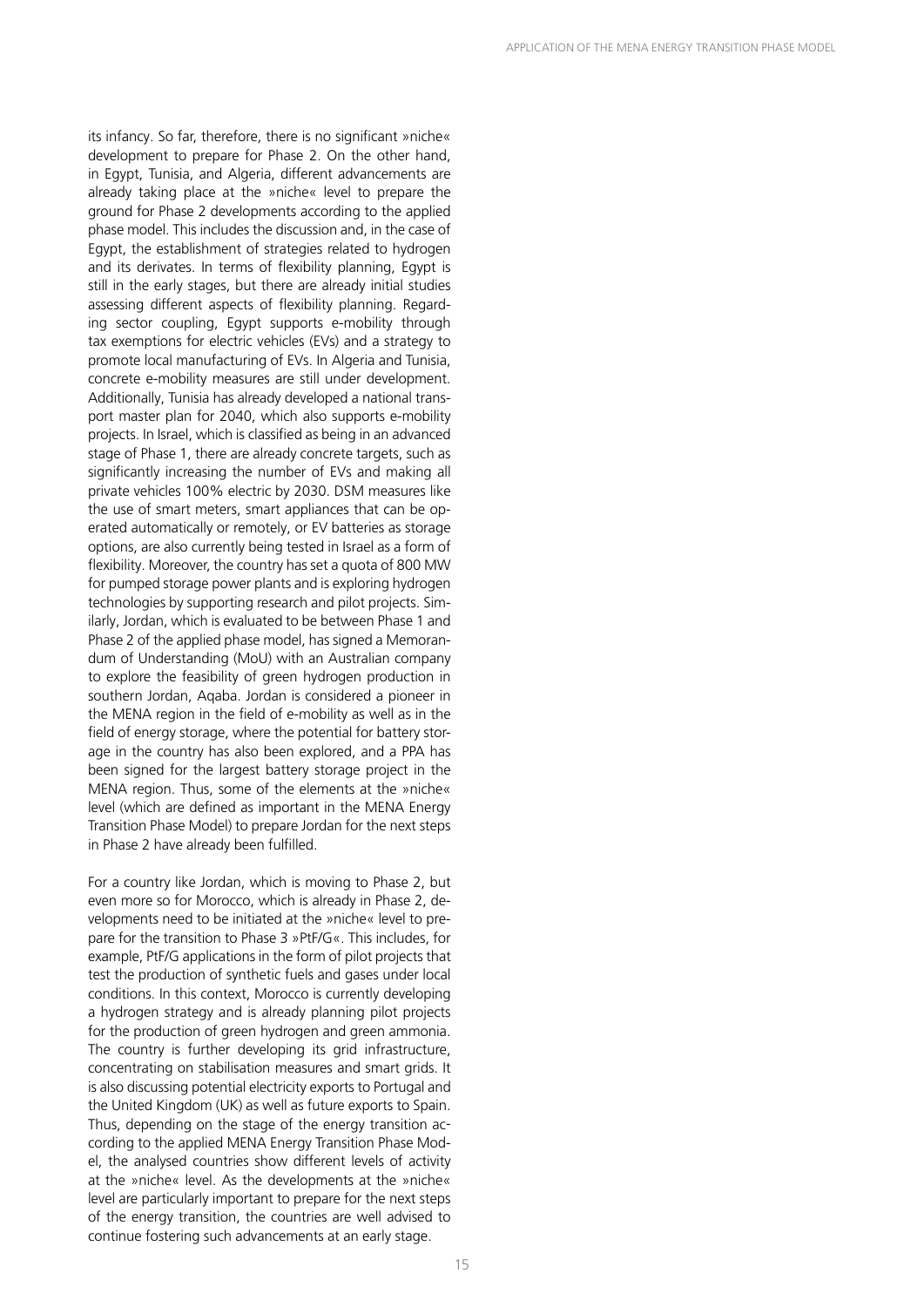## <span id="page-17-0"></span>**4**

### **KEY FINDINGS FROM THE APPLICATION OF THE MENA ENERGY TRANSITION PHASE MODEL**

A clear understanding and structured vision are prerequisites for advancing and managing the transition to a fully REbased energy system. To facilitate this understanding, the MENA Energy Transition Phase Model can be employed as a tool to analyse and structure the transition process in the MENA countries, thus supporting this process. The model was applied to the ten countries Algeria, Egypt, Iraq, Israel, Jordan, Lebanon, Morocco, Palestine, Tunisia, and Yemen to examine and better comprehend the energy transition processes in these countries. From the analysis, the status of the energy transition in the individual countries can be derived and classified according to the different phases of the applied model. (Fig. 4-1) shows the progress of the individual countries towards a 100% RE system.

Indeed, the transition is always context-specific and depends on the given conditions in the individual countries, but the synthesis of the individual country studies illustrates the following overarching insights about the energy transition in the MENA region:

- While countries such as Morocco, Jordan, Egypt, and Israel are on track to meet their RE targets, other countries need to improve their efforts to expand renewable electricity generation to meet their goals.
- Countries with limited fossil energy resources, such as Morocco and Jordan, are showing strong progress and may exceed their targets. Meanwhile, in countries with fossil energy resources, such as Algeria or Iraq, the energy transition is progressing at a slow pace.
- In countries with difficult political situations, such as Yemen and Palestine, RE development is mainly driven by the introduction of small-scale solar energy systems to meet the daily energy needs of the population, while large-scale systems are missing.
- Despite the progress in renewables, fossil fuels are still the main source of electricity generation in all the countries studied.
- Although there is a high potential for generating electricity from solar and wind energy at competitive costs, this advantage is not being fully exploited in part due to high subsidies for fossil fuels.
- All countries surveyed have recognised the importance of energy efficiency, and many have developed national energy efficiency plans and targets, but there are stark differences in the implementation of energy efficiency measures between countries.
- Energy subsidies are a major barrier to energy efficiency efforts in most of the countries studied, as low electricity prices do not encourage energy-saving behaviour.
- Expanding and retrofitting the transmission grid are both crucial, seeing as RE potentials and demand centres are far from one another in most countries, and the transmission infrastructure is not sufficient enough to connect supply and demand and accommodate large amounts of renewable electricity.
- The development of the transnational interconnections of the electricity grid will be vital to manage the fluctuating loads from REs across the region. Although first developments in this direction have been announced, they need to be implemented and scaled up rapidly.
- Reducing GHG emissions is not the only key driver for energy transition. In fact, the main motives for transition are that RE can help meet growing demand, reduce dependence on imports, increase energy security, and provide opportunities for economic development.
- All countries studied expect to reduce GHG emissions by 2030. Currently, however, emissions are rising in almost all countries and will likely not decrease or end, seeing as energy demand is expected to continue growing.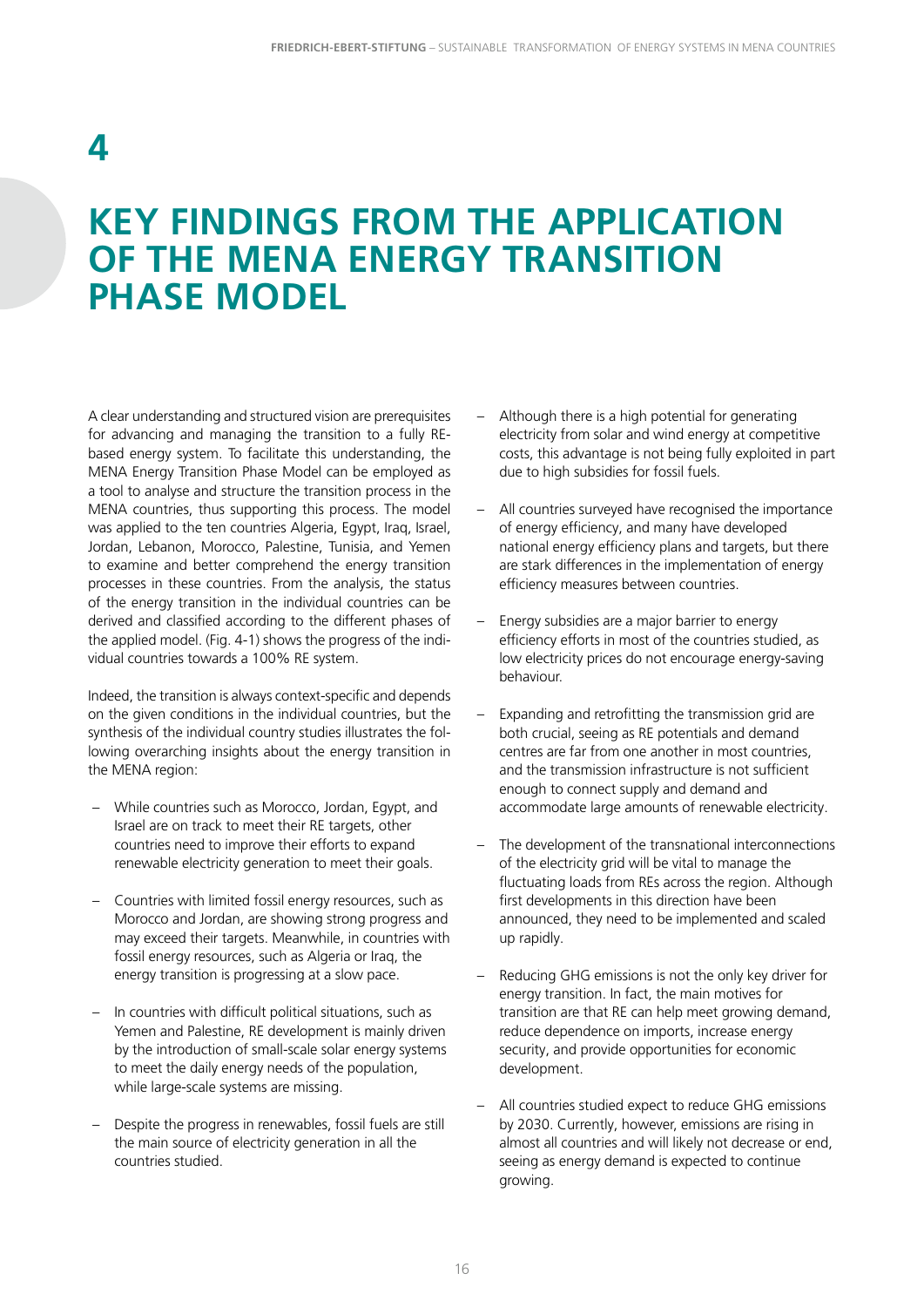<span id="page-18-0"></span>

- Existing institutions often concentrate on the fossil sector and have a vested interest in it. Countries such as Morocco or Egypt show that it may, therefore, prove beneficial to create new institutions tailored to the needs of the RE sector.
- Liberalisation of the electricity generation and distribution sector can promote private sector engagement and spur the development of RE. In most of the countries studied, liberalisation of the electricity market is still at an early stage. However, Jordan (even though it remains a single buyer market) has shown that the liberalisation of the generation sector benefits REs.
- The promotion of small and medium-sized applications can help raise awareness and acceptance. Quality standards for the technology and the installation have proven to be important, as negative experiences can quickly lead to lower acceptance levels. This requires education and training measures to increase the number of skilled workers in the RE sector.
- Awareness and knowledge about RE needs to be increased at all levels of decision-making, including the banking sector, which will, in turn, improve the availability of finance from local sources.

In summary, energy systems in the MENA region are in a developmental phase. REs are attractive, for they offer sustainability and energy security. They also have the potential to increase economic prosperity. However, RE targets and policies could be more ambitious in most countries. The framework conditions for the development of the RE industries are also still insufficient in a number of countries. On the one hand, this is due to a lack of supportive framework conditions for entrepreneurship and technological innovation. On the other hand, the state still plays an important role in the electricity sector in the MENA countries studied, and the liberalisation of the electricity market is still in its early stages in most countries. State-owned enterprises are often at the centre of large-scale projects. Mobilising private capital is usually a challenge; therefore, the participation of private actors has often been limited despite the fact that private and institutional capital will have to play an important role in the development of small to medium-sized PV and wind electricity projects in the future. A balance must be struck between political backing and state support on one side and encouragement of private actors on the other. To move towards 100% RE, all actors must cooperate at all levels, otherwise the energy transition cannot be successfully implemented.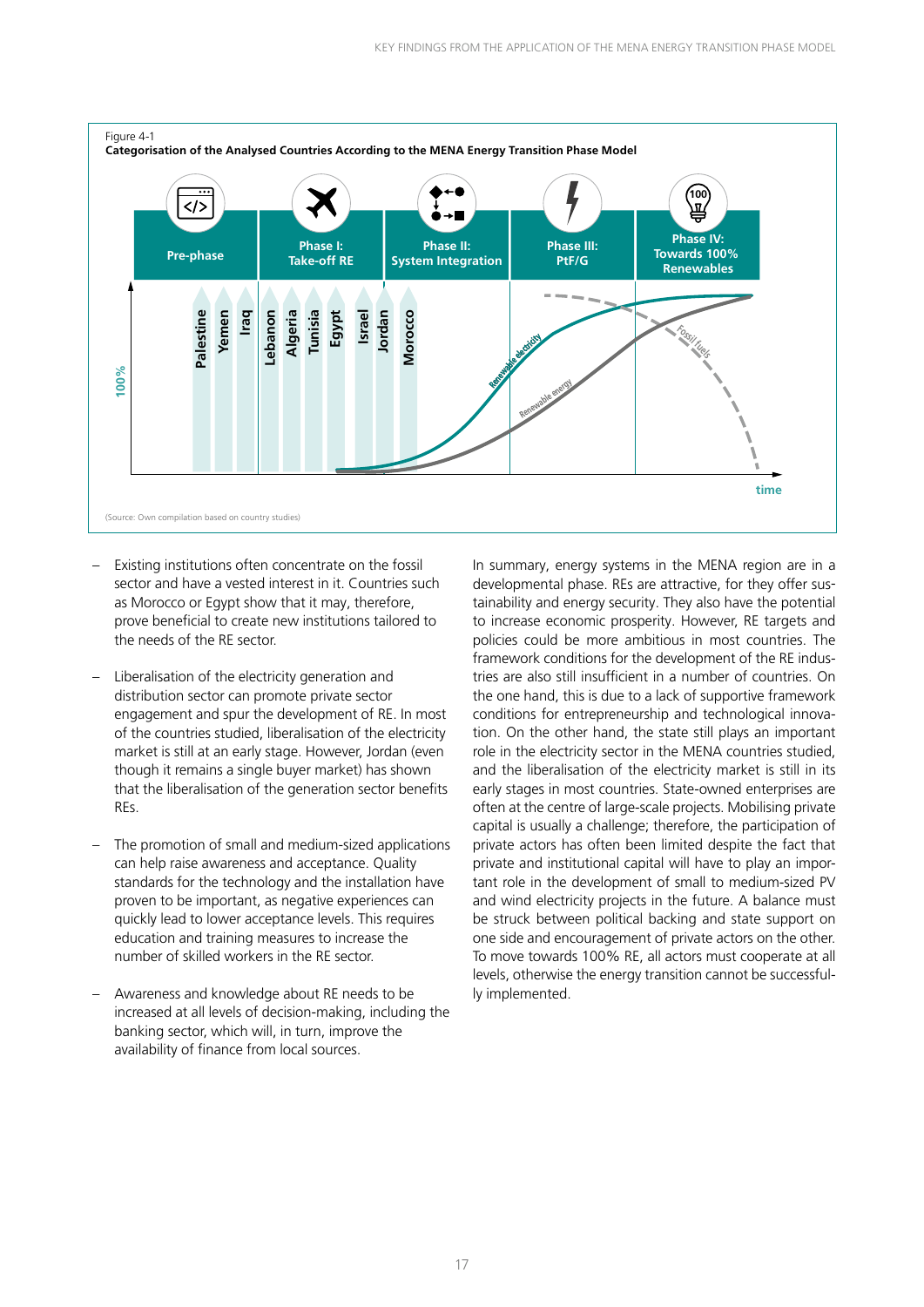#### <span id="page-19-0"></span>BIBLIOGRAPHY

**Chandak, P.** (2021, October 27). *Iraq plans for 33% clean energy by 2030*. SolarQuarter. [https://solarquarter.com/2021/10/27/iraq-plans-for-](https://solarquarter.com/2021/10/27/iraq-plans-for-33-clean-energy-by-2030/)[33-clean-energy-by-2030/](https://solarquarter.com/2021/10/27/iraq-plans-for-33-clean-energy-by-2030/)

**Detoc, L.** (2016). *Tunisia - Country profiles*. RES4MED. [https://www.res4med.org/wp-content/uploads/2017/11/Country-](https://www.res4med.org/wp-content/uploads/2017/11/Country-Profile-Tunisia-Report_05.12.2016.pdf)[Profile-T](https://www.res4med.org/wp-content/uploads/2017/11/Country-Profile-Tunisia-Report_05.12.2016.pdf)unisia-Report\_05.12.2016.pdf

**ESCWA.** (2019). *Tracking SDG 7: Energy progress report 2019, Arab region*. [https://www.unescwa.org/sites/www.unescwa.org/files/](https://www.unescwa.org/sites/www.unescwa.org/files/publications/files/energy-progress-report-arab-region-english_1.pdf) [publications/files/energy-progress-report-arab-region-english\\_1.pdf](https://www.unescwa.org/sites/www.unescwa.org/files/publications/files/energy-progress-report-arab-region-english_1.pdf)

**Fischedick, M., Holtz, G., Fink, T., Amroune, S., & Wehinger, F.**  (2020). A phase model for the low-carbon transformation of energy systems in the MENA region. *Energy Transitions*, *4*, 127–139. <https://doi.org/10.1007/s41825-020-00027-w>

**Geels, F. W.** (2012). A socio-technical analysis of low-carbon transitions: Introducing the multi-level perspective into transport studies. *Journal of Transport Geography*, *24*, 471 - 482. <https://doi.org/10.1016/j.jtrangeo.2012.01.021>

**Geels, F. W., & Schot, J.** (2007). Typology of sociotechnical transition pathways. *Research Policy*, *36*(3), 399–417. <https://doi.org/10.1016/j.respol.2007.01.003>

**Global Carbon Project.** (2021). *Supplemental data of global carbon budget 2021 (Version 1.0)*.<https://doi.org/10.18160/gcp-2021>

**Holtz, G., Fink, T., Amroune, S., & Fischedick, M.** (2018). *Development of a phase model for categorizing and supporting the sustainable transformation of energy systems in the MENA region.* Wuppertal Institut für Klima, Umwelt, Energie.

**IEA.** (2021). *Data and statistics*. <https://www.iea.org/countries>

**IMF.** (2019). *Regional economic outlook – Middle East and Central Asia*.

**IRENA.** (2018). *Global energy transformation: A roadmap to 2050.*  [https://irena.org/-/media/Files/IRENA/Agency/Publication/2018/Apr/](https://irena.org/-/media/Files/IRENA/Agency/Publication/2018/Apr/IRENA_Report_GET_2018.pdf) [IRENA\\_Report\\_GET\\_2018.pdf](https://irena.org/-/media/Files/IRENA/Agency/Publication/2018/Apr/IRENA_Report_GET_2018.pdf)

**IRENA.** (2021). *Renewable readiness assessment: The Hashemite Kingdom of Jordan*. [https://www.irena.org/-/media/Files/IRENA/Agency/](https://www.irena.org/-/media/Files/IRENA/Agency/Publication/2021/Feb/IRENA_RRA_Jordan_Summary_2021_EN.pdf?la=en&hash=DE5015E14770A43E9BFF2DFF8FAE684CED6E8EEB) [Publication/2021/Feb/IRENA\\_RRA\\_Jordan\\_Summary\\_2021\\_EN.pdf?](https://www.irena.org/-/media/Files/IRENA/Agency/Publication/2021/Feb/IRENA_RRA_Jordan_Summary_2021_EN.pdf?la=en&hash=DE5015E14770A43E9BFF2DFF8FAE684CED6E8EEB) [la=en&hash=DE5015E14770A43E9BFF2DFF8FAE684CED6E8EEB](https://www.irena.org/-/media/Files/IRENA/Agency/Publication/2021/Feb/IRENA_RRA_Jordan_Summary_2021_EN.pdf?la=en&hash=DE5015E14770A43E9BFF2DFF8FAE684CED6E8EEB)

**REN21.** (2019). *Renewables 2019 global status report*. <https://www.ren21.net/gsr-2019/>

**Salameh, R., & Chedid, R.** (2020). Economic and geopolitical implications of natural gas export from the East Mediterranean: The case of Lebanon. *Energy Policy*, *140*.<https://doi.org/10.1016/j.enpol.2020.111369>

**The World Bank.** (2021). *Energy intensity level of primary energy (MJ/\$2011 PPP GDP) - Tunisia*. <https://data.worldbank.org/indicator/EG.EGY.PRIM.PP.KD?locations=TN>

**Zawya.** (2021, October 25). *Morocco raises renewables energy target to* 

*64% by 2030*. [https://www.zawya.com/mena/en/business/story/Morocco\\_raises\\_](https://www.zawya.com/mena/en/business/story/Morocco_raises_renewables_energy_target_to_64_by_2030_newspaper-TR20211025nL1N2RL0TOX1/) [renewables\\_energy\\_target\\_to\\_64\\_by\\_2030\\_newspaper-TR20211025n](https://www.zawya.com/mena/en/business/story/Morocco_raises_renewables_energy_target_to_64_by_2030_newspaper-TR20211025nL1N2RL0TOX1/) [L1N2RL0TOX1/](https://www.zawya.com/mena/en/business/story/Morocco_raises_renewables_energy_target_to_64_by_2030_newspaper-TR20211025nL1N2RL0TOX1/)

#### LIST OF ABBREVIATIONS

| ANRE        | Moroccan Energy Authority                          |
|-------------|----------------------------------------------------|
| <b>BOO</b>  | Build, Own and Operate                             |
| <b>BOOT</b> | Build, Own, Operate and Transfer                   |
| CHP         | Combined heat and power                            |
| COVID-19    | Coronavirus disease 2019                           |
| CSP         | Concentrated solar power                           |
| <b>DSM</b>  | Demand side management                             |
| <b>EDL</b>  | Électricité du Liban                               |
| EEHC        | Egyptian Electricity Holding Company               |
| EIJLLPST    | Eight-country interconnection project              |
| <b>EMRC</b> | Energy and Minerals Regulatory Commission          |
| EU          | European Union                                     |
| EV          | Electric vehicle                                   |
| FiT         | Feed-in tariff                                     |
| GDP         | <b>Gross Domestic Product</b>                      |
| GHG         | Greenhouse gas                                     |
| GW          | Gigawatt                                           |
| ICT         | Information and communication technologies         |
| IEC         | Israel Electricity Company                         |
| <b>IPP</b>  | Independent power producer                         |
| LCOE        | Levelised cost of electricity                      |
| MASEN       | Moroccan Agency for Sustainable Energy             |
| MENA        | Middle East and North Africa                       |
| MLP         | Multi-level perspective                            |
| MoU         | Memorandum of Understanding                        |
| MRV         | Monitoring, reporting, and verification            |
| MSP         | Moroccan Solar Plan                                |
| NDC         | Nationally Determined Contribution                 |
| NEEAP       | National Energy Efficiency Action Plan             |
| NEPCO       | National Electric Power Company                    |
| NREA        | New and Renewable Energy Authority                 |
| ONEE        | National Office for Electricity and Drinking Water |
| PPA         | Power Purchase Agreement                           |
| PPP         | Private Public Partnership                         |
| PtF         | Power-to-fuel                                      |
| PtG         | Power-to-gas                                       |
| PtX         | Power-to-X                                         |
| PV          | Photovoltaic                                       |
| RE          | Renewable Energy                                   |
| TSP         | Tunisian Solar Plan                                |
| UK          | United Kinadom                                     |

#### LIST OF UNITS AND SYMBOLS

| $\%$            | Percent                       |
|-----------------|-------------------------------|
| CO <sub>2</sub> | Carbon dioxide                |
| GWh             | Gigawatt hour                 |
| ktoe            | Kilo tonnes of oil equivalent |
| kW              | Kilowatt                      |
| kWh             | Kilowatt hour                 |
| MW              | Megawatt                      |
| TWh             | Terawatt hour                 |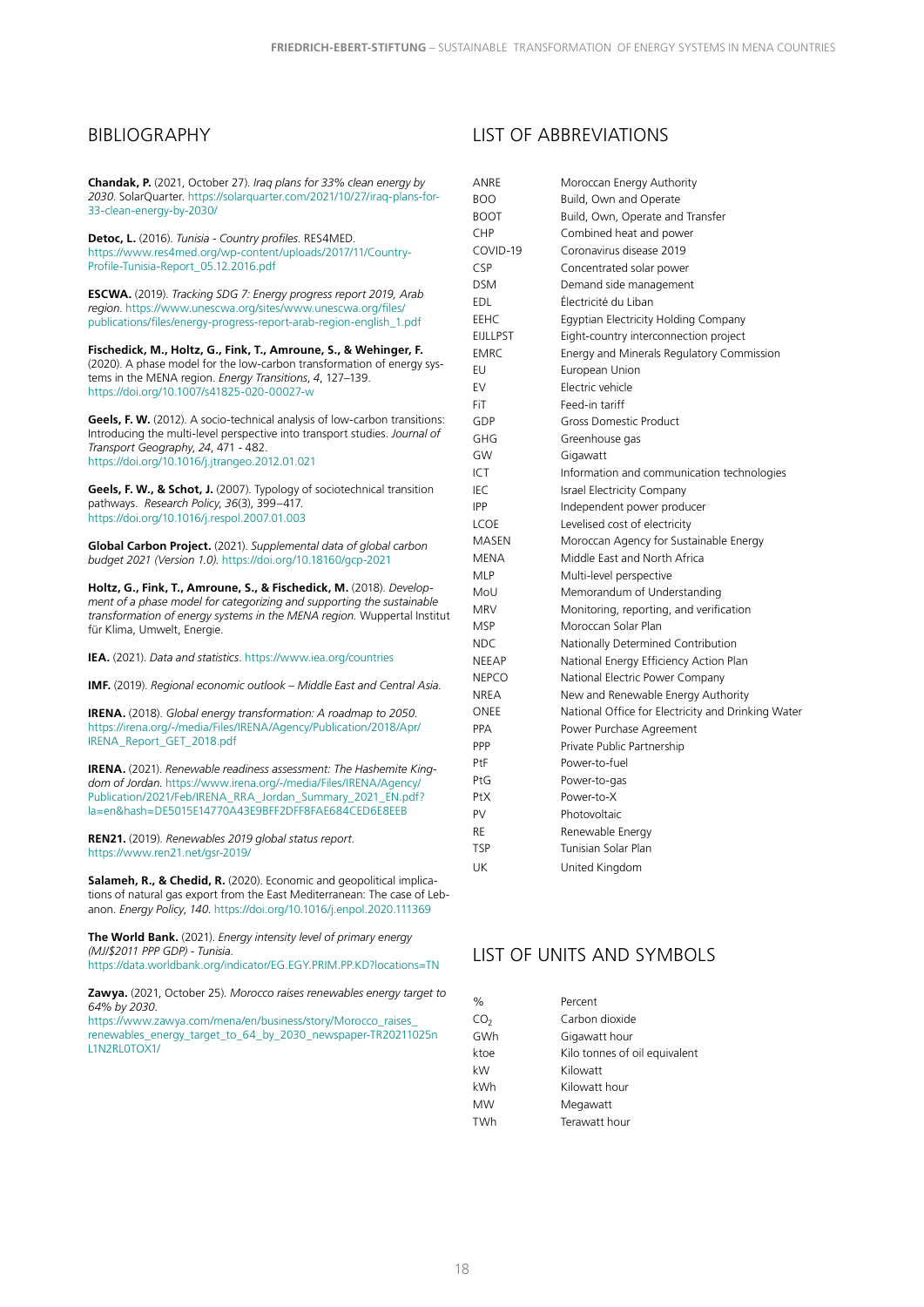### <span id="page-20-0"></span>LIST OF TABLES

| Table 3-1 | Overview of »Regime« and »Niche« Level<br>Developments According to the MENA |    |
|-----------|------------------------------------------------------------------------------|----|
|           |                                                                              | 6  |
| Table 3-2 | Overview of Renewable Energy Regulations                                     | -8 |
| Table 3-3 | Overview of Energy Efficiency Policy Measures                                | 10 |
| Table 3-4 | Overview of Selected Institutions Responsible                                | 12 |

### LIST OF FIGURES

| Figure 2-1 |                                                                                     |    |
|------------|-------------------------------------------------------------------------------------|----|
| Figure 2-2 | Multi-Level Perspective Applied in the MENA                                         |    |
| Figure 3-1 | Overview of Renewable Shares in Electricity Generation                              |    |
| Figure 3-2 | Overview of Electricity Generation                                                  | -9 |
| Figure 3-3 | CO <sub>2</sub> Emissions by Sector (in Mt CO <sub>2</sub> )                        | 13 |
| Figure 4-1 | Categorisation of the Analysed Countries<br>According to the MENA Energy Transition | 17 |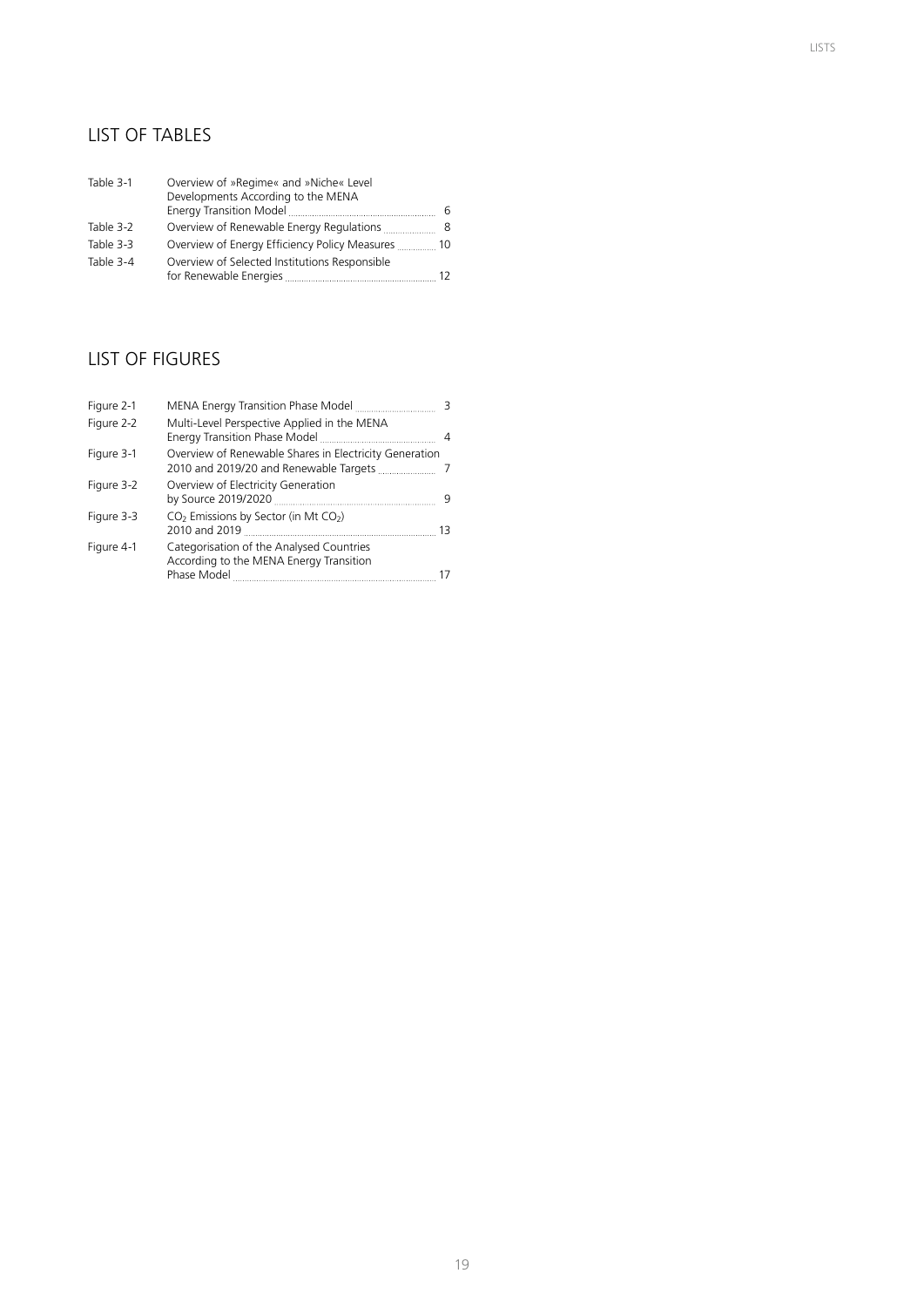#### ABOUT THE AUTHORS IMPRINT

**Dr. Julia Terrapon-Pfaff** is a senior researcher at the Wuppertal Institute. Her primary research area is the sustainable energy system transition in developing and emerging countries, with a special focus on the Middle East and North Africa.

**Sibel Raquel Ersoy [\(M.Sc\)](http://M.Sc)** works as a junior researcher in the research unit »International Energy Transitions« at the Wuppertal Institute since 2019. Her main research interests are transition pathways towards sustainable energy systems in the Global South and modelling the water-energy-nexus. She has a specific regional research focus on the Middle East and North Africa.

Friedrich-Ebert-Stiftung | Amman Office P.O. Box 941876 | Amman 11194 | Jordan

**[https://jordan.fes.de](https://jordan.fes.de/)**

To order publications: **amman@fes.d[e](mailto:fes%40fes-egypt.org%20?subject=)**

Commercial use of all media published by the Friedrich-Ebert-Stiftung (FES) is not permitted without the written consent of the FES.

#### ABOUT THIS STUDY

This study is conducted as part of a regional project applying the energy transition phase model of the German Wuppertal Institute to different countries in the MENA region. Coordinated by the Jordan-based Regional Climate and Energy Project MENA of the Friedrich-Ebert-Stiftung, the project contributes to a better understanding of where the energy transition processes in the respective countries are at. It also offers key learnings for the whole region based on findings across the analysed countries. This aligns with FES's strategies bringing together government representatives, civil society organisations along with supporting research, while providing policy recommendations to promote and achieve a socially just energy transition and climate justice for all.

The views expressed in this publication are not neccessarily those of the Friedrich-Ebert-Stiftung or of the organisations for which the authors work.